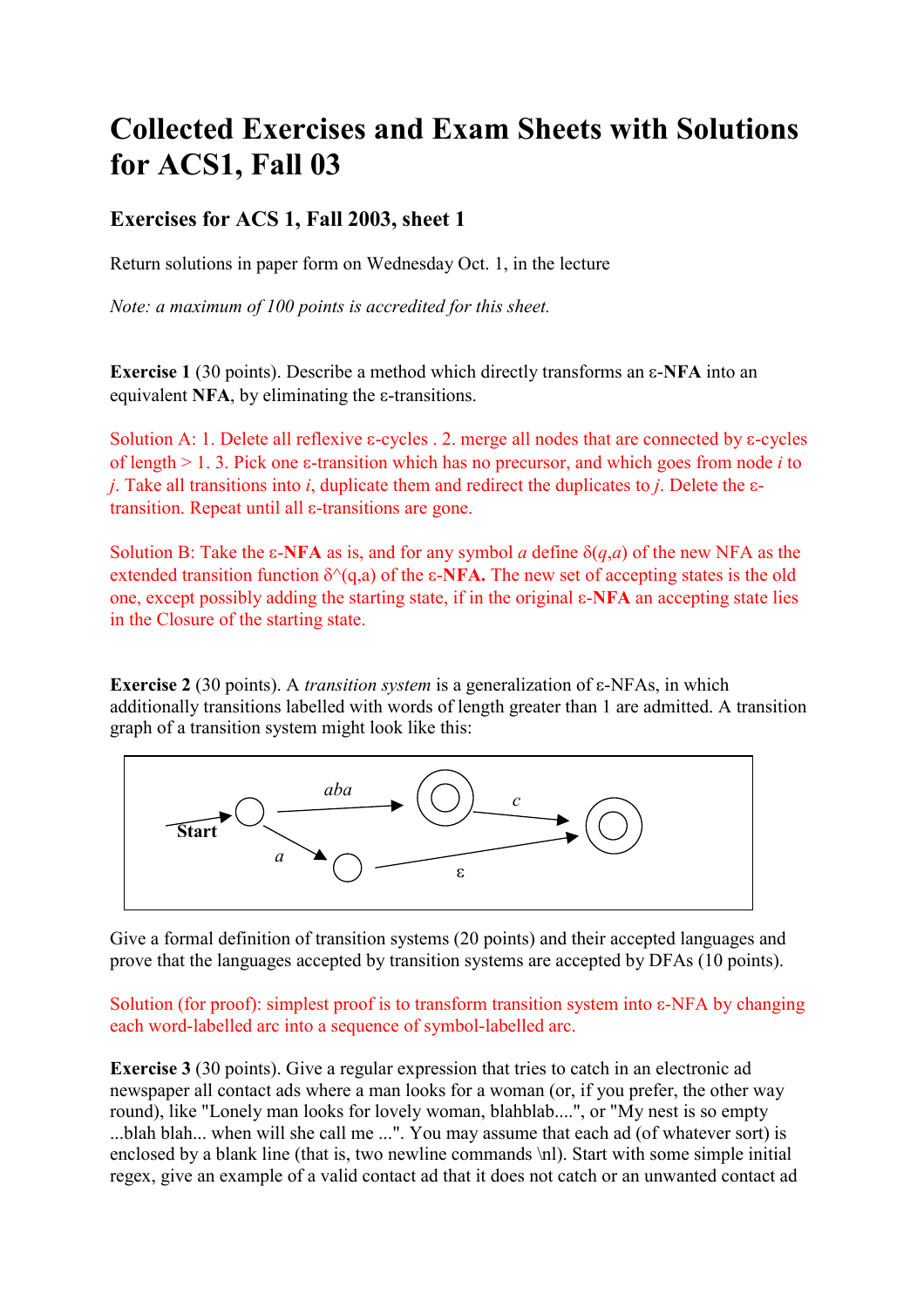of different type that it does catch, improve the initial regex to deal with that example, etc., through at least 8 cycles of improvement.

Exercise 4. Give (a) a formal set description of the kind  $L = \{w \in \{0,1\}^* | w = u_1\}$ , (b) an  $\varepsilon$ -NFA and (c) a regex (using UNIX style if you like) for the following languages:

(30 points)  $L_1$ : The set of words over  $\{0,1\}$  that do not contain 101 as a subword (30 points)  $L_2$ : The set of words over  $\{0,1\}$  with equal numbers of 0's and 1's such that no prefix has two more 0's than 1's, nor two more 0's than 1's (for  $(a)$ ), assume that the function  $f_0$ counts the number of 0's in a word and the function  $f_1$  that counts the number of 1's in a word) (30 points)  $L_3$ : The set of nonempty words over  $\{0,1\}$  whose number of 0's is divisible by 3 or divisible by 5.

In each case, prove that your solution is correct.

One solution for  $L_1$ : (b): first write a NFA that accepts the complement of  $L_1$ , transform it into a DFA, exchange accepting / nonaccepting states. (c): derive regex from your DFA or build regex directly from admissible concatenations of non-101 three-symbol words (taking care of leading two- and one-symbol words and the empty word)

One solution for *L*<sub>2</sub>: Show first (by induction over even wordlength) that words of even length must have identical numbers of 1's and 0's. The rest is easy.

One solution for *L*<sub>3</sub>: (b): design a DFA A1 whose states count the number 0's read in and accepts all words with 3*n* zeros, and another similar DFA A2 accepting words with 5*n* zeros. Join A1 and A2 in a NFA. (c): create regex from your NFA or write down directly, as  $((1*01*)^3)^+$  | $((1*01*)^5)^+$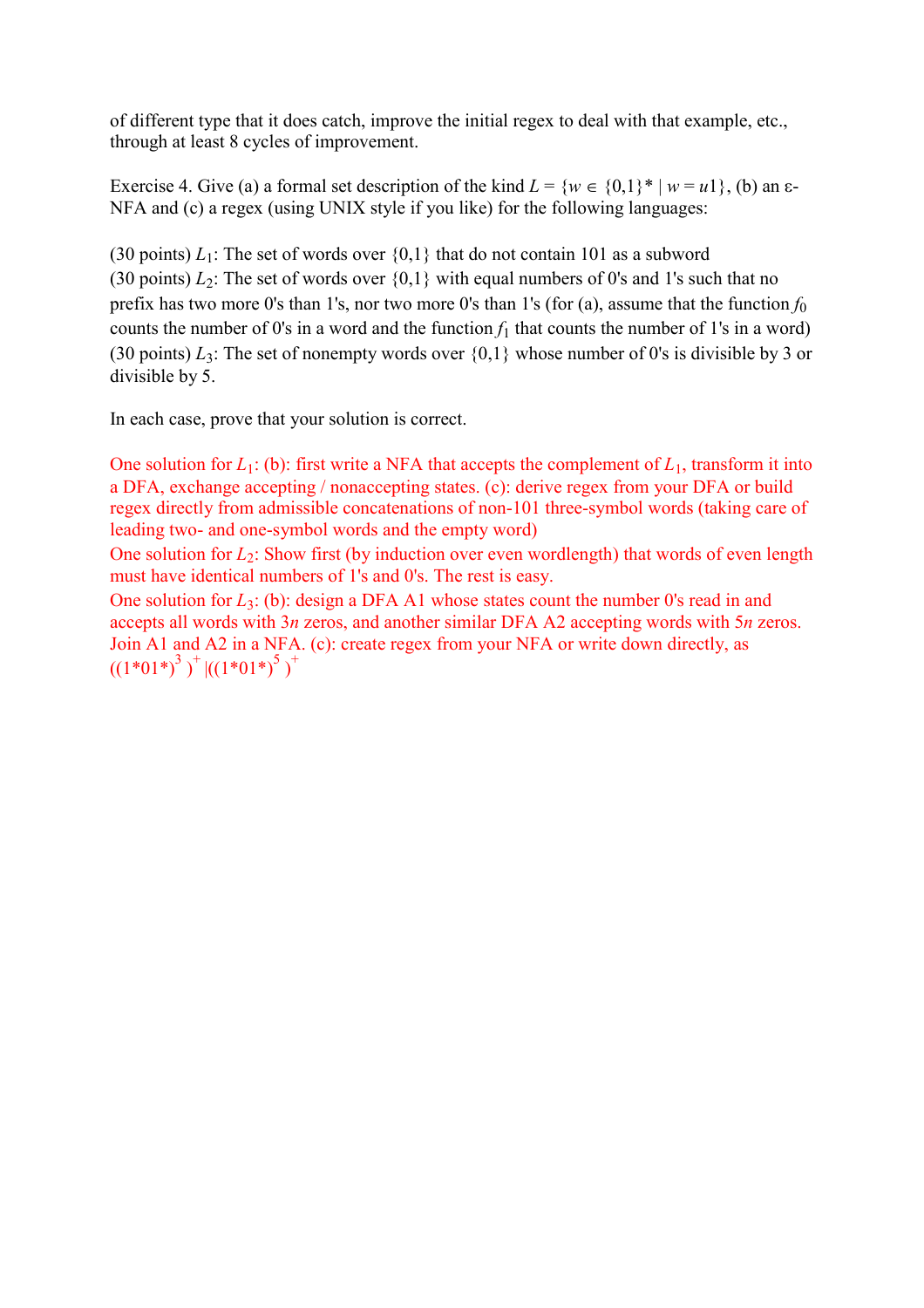## **Exercises for ACS 1, Fall 2003, sheet 2**

Return solutions in paper form on Wednesday Oct. 15, in the lecture

*Note: a maximum of 100 points is accredited for this sheet.* 

**Exercise 1** (20 points). Consider the DFA *A* given by the following transition table:

|           | 0     |       |
|-----------|-------|-------|
| $q_1$     | $q_2$ | q3    |
| $q_2$     | $q_3$ | $q_1$ |
| $*_{q_3}$ | $q_3$ | 92    |

Construct the transition graph and construct a regular expression that describes *L*(*A*), by eliminating state  $q_2$ . Provide the transition graph of the 2-state automaton that you obtain after elinimatint state  $q_2$ .

Solution: I found the regex  $(00 + (1+01)(01)*(1+00))*(1+01)(01)*$ 

**Exercise 2** (10 points). Convert  $00(0+1)$ <sup>\*</sup> to an  $\varepsilon$ -NFA.

**Exercise 3**. Prove (by exploiting Theorem 4.3 and possibly some further arguments, or by construction of minimal DFAs) or disprove (by using Theorem 4.4):

(i)  $(R + S)^* S = (R^* S)^*$  [10 points]

(ii)  $(RS + R)^*R = R(SR + R)^*$  [30 points]

**Exercise 4** (10 points). Prove that the language  $\{0^n \mid n \text{ is a power of } 2\}$  is not regular.

**Exercise 5** (10 points). Show that the regular languages are closed under the *min* operation, where  $min(L) = \{w \mid w \text{ is in } L, \text{ but no proper prefix of } w \text{ is in } L\}.$ 

Solution: Take a DFA for *L* and delete all arcs that leave accepting states.

**Exercise 6** (30 points). Suppose that *L* is any language, not necessarily regular, over the alphabet  $\{0\}$ . Show that  $L^*$  is regular. Hint: you may use the fact from number theory that if integers  $k_1, ..., k_n$  have greatest common divisor *d*, then for some *l*, all integers which are greater than *l* and which are divisibly by *d* can be written as a sum  $\alpha_1 k_1 + ... + \alpha_n k_n$ , where the  $\alpha_i$  are nonnegative integers.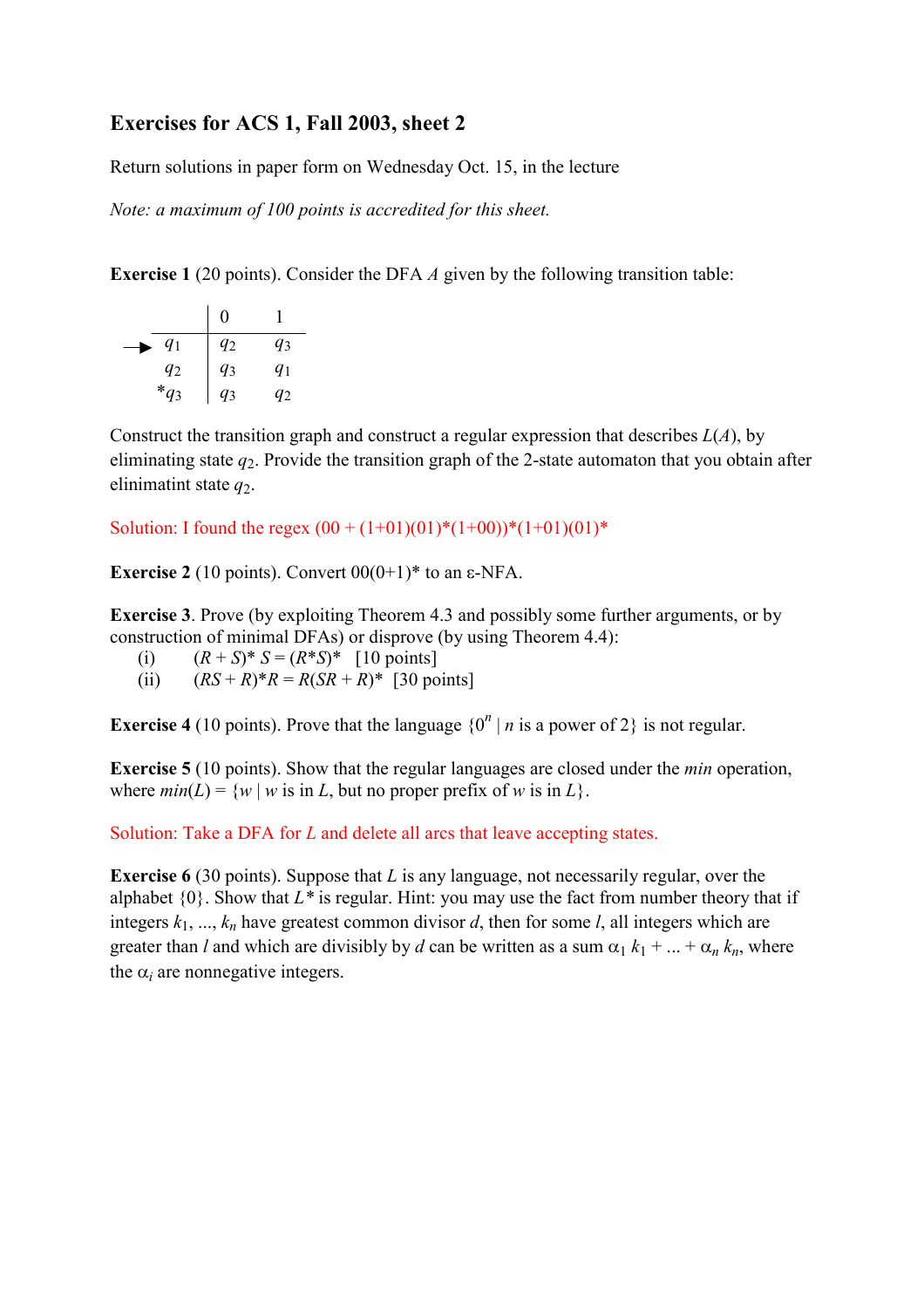#### **Exercises for ACS 1, Fall 2003, sheet 3: Solution sheet**

Note: Solutions given here are sometimes more detailed than would be required for full grades.

**Exercise 1** (30 points). A word *w* made from symbols "(" and ")" is called *balanced* if iterated deletion of substrings "()" ends in the empty word. Prove with a proof of the kind given in example 6.3 in the lecture notes: The language of the grammar  $B \to BB \mid (B) \mid \varepsilon$  is the language of all balanced words.

**Solution.** Call our grammar *G* and call the language of balanced words  $L<sub>b</sub>$ . We have to show (a) if  $w \in L_b$ , then  $w \in L(G)$  and (b) if  $w \in L(G)$ , then  $w \in L_b$ .

(a): Let  $w \in L_b$ ,  $|w| = 2n$ ,  $w = s_1, ..., s_{2n}$ , where  $s_i \in \{()\}$ . Then there exists a sequence of deletions  $d_1, ..., d_n$  of innermost "()" that at the end deletes *w* altogether. Call a pair  $(s_i, s_j)$  the balance pair of  $d_k$  if  $(s_i, s_j)$  is deleted by  $d_k$ . For showing that  $w \in L(G)$  we may without loss of generality assume that  $(s_1, s_{2n})$  is a balance pair of  $d_n$ . [If it isn't, consider  $w' = (w)$ , where we may assume this, and show that *w'* is in  $L(G)$ ; conclude that then also *w* is in  $L(G)$  because if we have a derivation of w' then its first derivation must be  $B \Rightarrow (B)$  and the remaining derivations for *w'* give a derivation for *w*]. We call a balance pair (*si*, *sj*) a *descendant* of (*s'i*,  $s'$ *j*) if  $s'$ <sub>*i*</sub>  $\leq s$ <sub>*i*</sub> and  $s$ <sup>*j*</sup> $\leq s'$ <sub>*i*</sub>, and write  $(s$ *i*,  $s$ <sup>*j*</sup> $)$  $\leq$   $(s'$ *i*,  $s'$ <sup>*j*</sup> $)$  for this. Clearly descendance is transitive and anti-symmetric, has  $(s_1, s_{2n})$  as maximal element, and balance pairs of form  $(s_i, s_{i+1})$  are the minimal elements of < . Hence the balance pairs are organized in a *tree T* by <, where the nodes are the balance pairs. The leaves are the minimal balance pairs and the root is  $(s_1, s_2)$ . When we annotate a node *N* of this tree by the bracket expression obtained from assembling all the balance pairs below and including *N*, we get a (unique) hierarchic tree representation of *w*, as in the following figure for  $w = (1/2)3(4(5)6)78$ :

$$
\begin{array}{c}\n(1(2)3(4(5)6)7)8 \\
(2)3 \quad (4(5)6)7 \\
(5)6\n\end{array}
$$

We call these node annotations the *subexpressions* of *w*. For a node *N* let e[*N*] denote the subexpression annotating *N*.

In order to show that *w* can be generated by *G*, observe first that clearly  $B \Rightarrow^* (B^n)$  for  $n \ge 1$ . We show by induction on the structure of trees that *w* can be generated by *G*, as follows. Claim: each subexpression in *T* can be generated by *G* (and therefore, the root *w* can be generated by *G*).

Basis: all subexpressions at the leaves of the tree can be obviously generated by  $B \Rightarrow (B)$  $\Rightarrow$  ().

Induction: consider some non-leave node *N* of *T* with direct tree childs  $N_1$ , ...,  $N_k$ . Then e[ $N$ ] =  $(e[N_1] \dots e[N_k])$ . By induction we know that each  $e[N_i]$  can be generated by *G*. Then  $e[N]$  can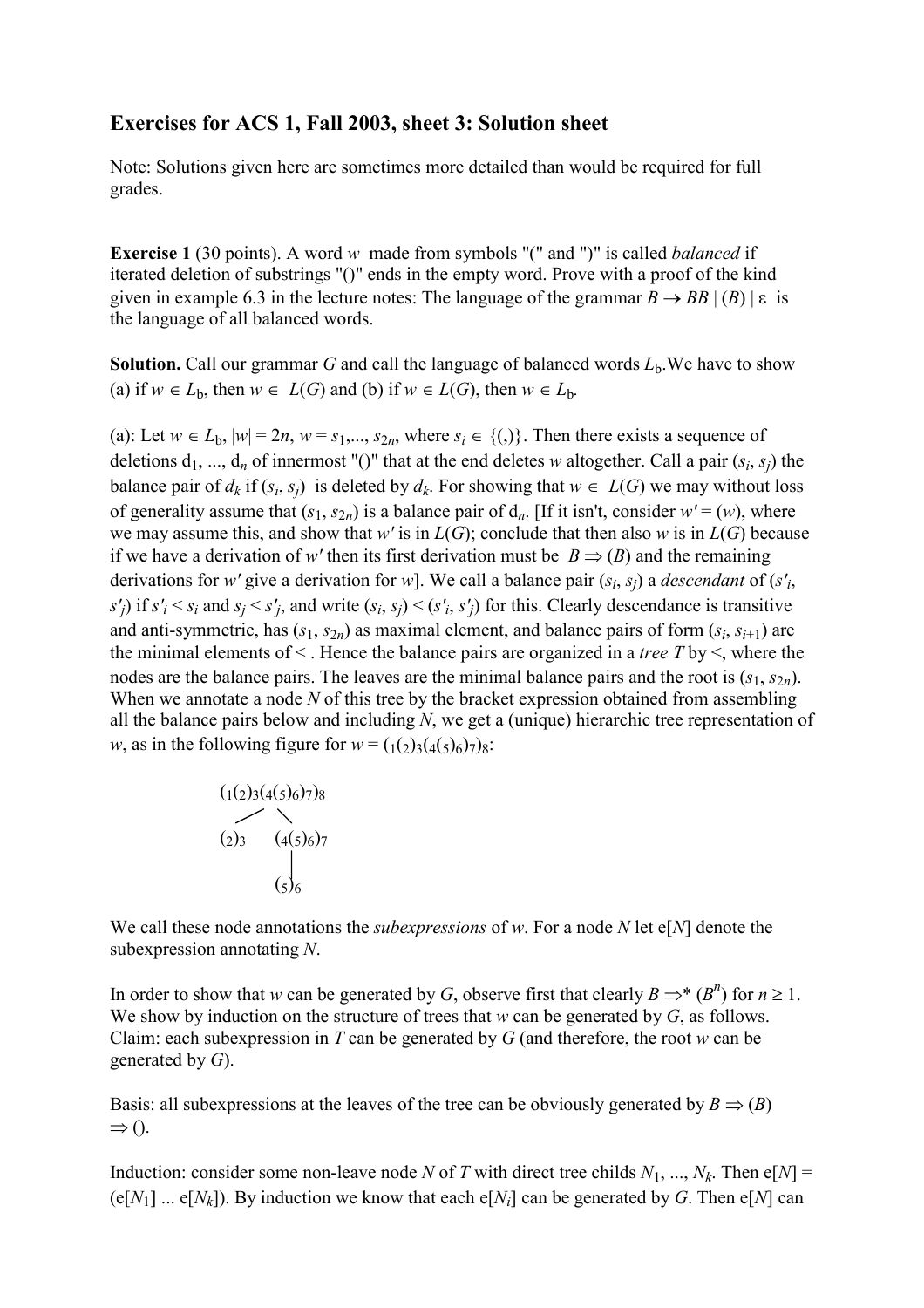be generated by *G*, too, by first generating  $B \Rightarrow^* (B^k)$  and then expanding each of the *B* on the rhs. by the generation for the corresponding  $e[N_i]$ .

*Note*. For getting full grades, this detailed treatment is not required. You may have used the tree representation of a balanced parenthesis expression without deriving it – it is basic knowledge for computer scientists.

(b) We now show that if  $w \in L(G)$ , then  $w \in L_b$ . Induction on the length *n* of derivations of *w*.

Basis:  $n \le 2$ : the only derivation in *G* of length at most 2 is  $B \Rightarrow (B) \Rightarrow$  () [can be found by systematic construction of all derivations of length at most 2], which is a balanced.

Induction: Assume we have derived *w* in *G* with a derivation *D* of length  $n > 2$ , and all *w'* derivable in *G* with derivations of length smaller than *n* are in  $L<sub>b</sub>$ . The first step in *D* is  $B \Rightarrow$ *BB* or  $B \Rightarrow (B)$ . In the first case,  $w = uv$  with  $u, v \in L_b$  by induction. Thereby,  $w \in L_b$  because we can ultimately delete  $u$  and  $v$  separately by deleting innermost (), and thereby delete  $uv =$ *w* altogether. In the second case,  $w = (u)$  with  $u \in L_b$  by induction, thus we can delete *w* by first deleting *u* (by deleting all innermost ()) and then deleting the outermost () of *w*.

**Exercise 2.** Consider the language  $L = \{w \in \{a, b\}^* | w \text{ is not of the form } vv\}$ .

- a. (20 points) Show that *L* is not regular.
- b. (30 points) Show that *L* is a context-free language.
- c.

**Solution**. a. First use the pumping lemma to show that  $L^c = \{w \in \{a, b\}^* | w \text{ is of the form } \}$  $vv$  is not regular. That's a routine argument: let *n* be the PL constant. Assume  $L^c$  is regular. Consider the word  $a^n b^n$ . It can be written as *xyz* with  $|xy| \le n, y \ne \varepsilon$ . Because  $|xy| \le n, y = a^k$ for some  $k > 0$ . By PL,  $a^{n-k}b^n \in L^c$ . Contradiction. Thus  $L^c$  is not regular. Because the regular languages are closed under complement, *L* is not regular either.

First observe that

 $L = L_1 \cup L_2 \cup L_3 :=$  ${uavxby \in \{a, b\}^* \mid |u| = |x| \ge 0 \text{ and } |v| = |y| \ge 0 \}$  ${ubvxay \in \{a, b\}^* \mid |u| = |x| \ge 0 \text{ and } |v| = |y| \ge 0 \}$  $\{v \in \{a, b\}^* \mid v \text{ has uneven length}\}.$ 

*L*3 is clearly regular (for complete completeness, you may easily construct a DFA for this language) and thereby context-free.  $L_2$  can be re-written as  $\{uavxby \in \{a, b\}^* \mid |u| = |v| \ge 0\}$ and  $|x| = |y| \ge 0$ . Observing this, it is easy to find a CFG for this language, for instance,  $S \rightarrow$  $AB, A \rightarrow a | aAa | bAa | aAb | bAb, B \rightarrow a | aBa | bBa | aBb | bBb$  does it. By a similar argument,  $L_3$  is context-free, too. So we have three context-free languages. Without loss of generality ("w.l.o.g."), you may assume that we have grammars for these languages with disjoint variable sets and start variables  $S_1$ ,  $S_2$ ,  $S_3$  and production sets  $P_1$ ,  $P_2$ ,  $P_3$ . Then you get a CFG for *L* by joining  $P_1$ ,  $P_2$ ,  $P_3$  and adding a new start symbol *S* and the rule  $S \rightarrow S_1 | S_2 |$ *S*3. Thus, *L* is context-free.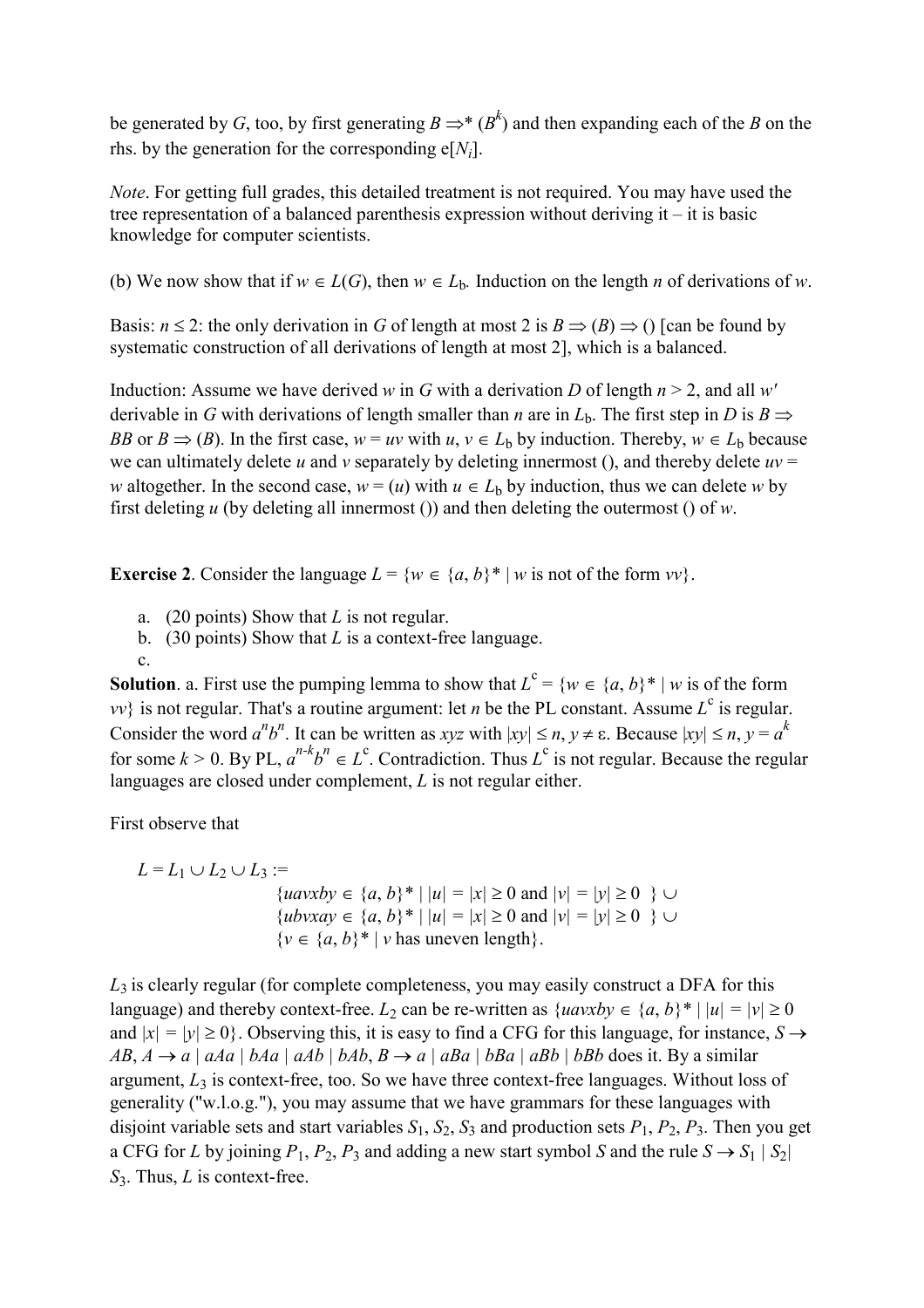**Exercise 3** (30 points). You might want to boost the power of grammars by allowing regular expressions (over the joined alphabet of terminals and variables) for the body. For instance, it would then be allowed to write the rule  $A \rightarrow ((a + b)^*B)(C + a)^*$ . You would use such productions in two steps: first, replace the regular expression by any word described by this expression (in this example, for instance, you might get  $A \rightarrow aaBCa$  in this first step). second, use the ordinary production that you now obtained in the ordinary way in derivations. Because a regular expression can define an infinite number of words, this amounts to a shorthand notation for an infinite set of ordinary production rules. Show that the languages defined by such "boosted" grammars *G* are again the context-free languages. Note: The HMU book gives a direct proof of this claim on page 202/203, using structural induction over the form of regex's. You should give a different proof that uses the fact that regular languages are context-free.

**Solution:** Let  $G = (V, T, S, P)$  be a "boosted" grammar, where P contains rules that have regex's as bodies. Let  $A \rightarrow e$  be such a rule (*e* is a regex over  $\Sigma = V \cup T$ ). We show how to replace it by a finite set of ordinary production rules. First introduce another alphabet  $\Sigma' = V' \cup$ *T'* which is a variant of  $\Sigma$  obtained by replacing each  $A \in V$  by a new symbol  $A'$  and each  $a \in V$ *T* by *a'*. Denote by *e'* the regex obtained from *e* by replacing variables from  $\Sigma$  with their counterparts from  $\Sigma'$ . Let  $G'(e')$  be a CFG for the language of  $e'$  [here you need the fact that regular languages are context-free], where without loss of generality the variables of *G'* are disjoint from the variables of *G*. Note that the set of terminal symbols of *G'* is  $\Sigma'$ . Let *S'* be the start symbol of *G'*. Now replace  $A \rightarrow e$  by the following set of rules: (i) a rule  $A \rightarrow S'$ , (ii) the rules from  $G'(e')$ , (iii) for each  $x' \in \Sigma'$ , a rule  $x' \to x$ . Then *G* with the new "ordinary" rules (i) – (iii) instead of the boosted rule  $A \rightarrow e$  describe the same language. Repeat for all boosted rules.

**Exercise 4**. (Writing context-free grammars in two formats for an XML document). Consider the XML document from Example 6.4 of the script.

- a. (20 points) Write a CFG in Backus-Naur format (the format used in Fig. 6.1 in the script) that describes XML documents of the kind given in Example 6.4 (that is, that XML document should lie in the language of the grammar you write). Consult <http://dublincore.org/documents/2002/07/31/dcmes-xml/> for guidance – actually, all you have to do is to pick a suitable subset from the grammar given in the URL.
- b. (20 points) Write a DTD for RDF documents as the one from the example, that is, the particular RDF document given in Example 6.4 should fall into the class of XML documents described by your DTD. Ignore the xmlns declarations of the example document and stick to the toy example 6.4 from the tutorial. (See <http://dublincore.org/documents/2002/07/31/dcmes-xml/dcmes-xml-dtd.dtd> for a DTD that would cover the second block in the document from above – but because this DTD is very detailed, it is also confusing).

**Solution.** First I must apologize for a serious typo in the original exercise text. The "example 6.4" mentioned in the text should correctly read as "example 6.8" in the first to occurences [this happened because I re-arranged the script after writing the exercise sheet – sorry.]. Only with this adjustment made, the exercise makes much sense. The example 6.8 was the following RDF document: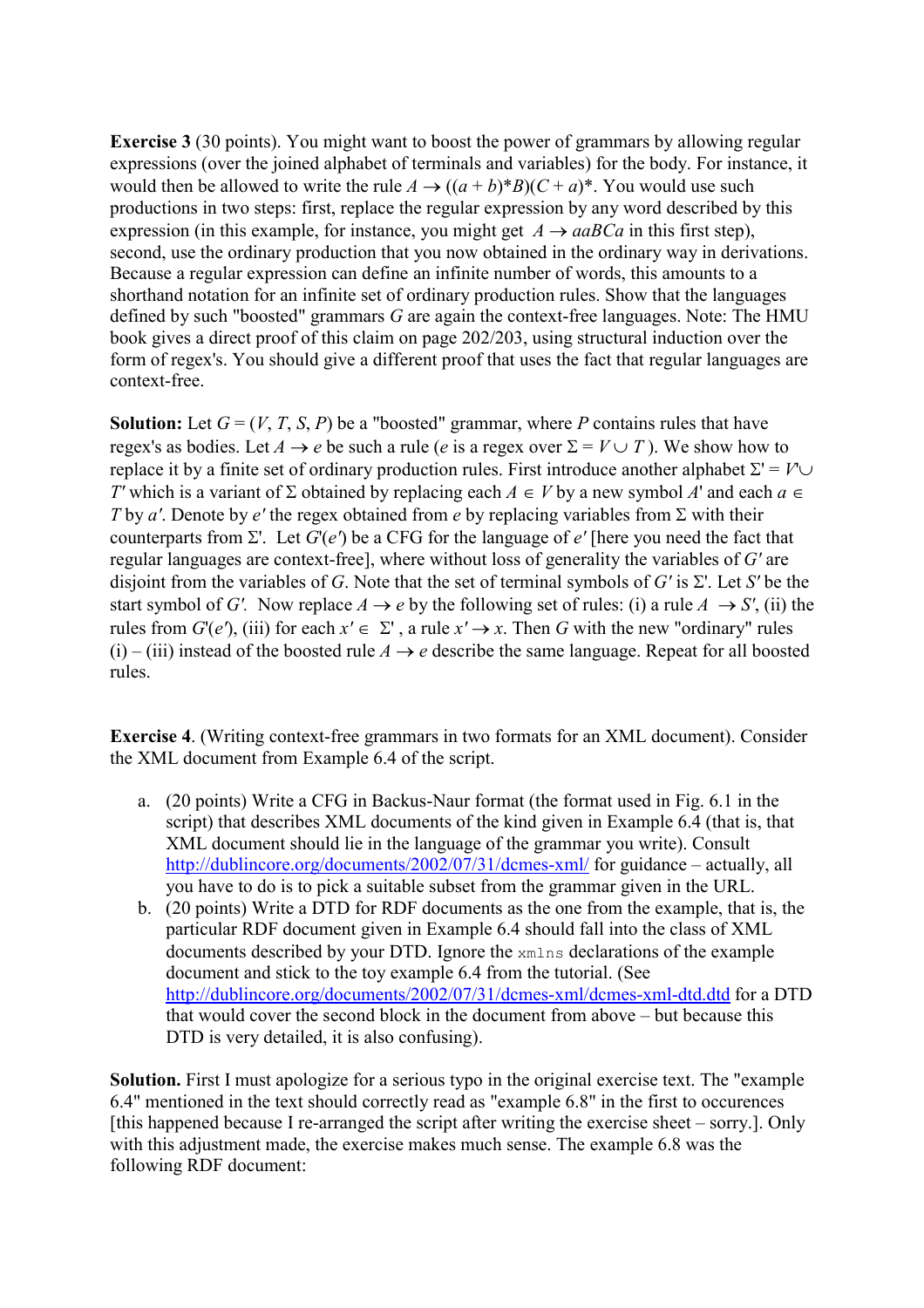```
<rdf:RDF xmlns:rdf='http://www.w3.org/1999/02/22-rdf-syntax-ns#' 
 xmlns:iX='http://ns.adobe.com/iX/1.0/'> 
 <rdf:Description about='' 
  xmlns='http://ns.adobe.com/pdf/1.3/' 
  xmlns:pdf='http://ns.adobe.com/pdf/1.3/'> 
   <pdf:CreationDate>2003-09-17T10:50:16Z</pdf:CreationDate> 
   <pdf:Author>Herbert Jaeger</pdf:Author> 
   <pdf:Creator>Acrobat PDFMaker 5.0 for Word</pdf:Creator> 
   <pdf:Title>Exercises for ACS 1, Fall 2003</pdf:Title> 
 </rdf:Description>
  <rdf:Description about='' 
  xmlns='http://purl.org/dc/elements/1.1/' 
  xmlns:dc='http://purl.org/dc/elements/1.1/'> 
  <dc:creator>Herbert Jaeger</dc:creator> 
  <dc:title>Exercises for ACS 1, Fall 2003</dc:title> 
  </rdf:Description>
```
 $\langle$ /rdf:RDF>

The Backus-Naur format for grammars employs special characters "<" and ">". This same character as used in the target RBF documents, too. This means that we have to use another special escape character within the Backus-Naur specification to distinguish the target "<" from the Backus-Naur "<". Using  $\triangleright$  and  $\triangleright$  for the target symbols, a Backus-Naur grammar for documents of this kind might look as follows.

```
RDF document> ::= \langle rdf:RDF \times rnlns: rdf= '<string>' \times string>' \rangle<descriptions> \</rdf:RDF\>
<string> ::= <char><string> | <char> 
\langle char \rangle ::= \epsilon | a | b | ... | 1 | ... | 9 | 0 | , | .. (same for all ASCII symbols)
<descriptions> ::= <adobeDescription> <purlDescription> (plus other types of descr.)
<adobeDescription> ::= \<rdf:Description about='' 
      xmlns='http://ns.adobe.com/pdf/1.3/' 
       xmlns:pdf='http://ns.adobe.com/pdf/1.3/'\> 
      <adobeFields> 
      \</rdf:Description\>
<adobeFields> ::= 
      <adobeCreationDateField><fieldsAfterAdobeCreationDateField> | 
      <fieldsAfterAdobeCreationDateField> 
<fieldsAfterAdobeCreationDateField> ::= 
      <adobeAuthorField><fieldsAfterAdobeAuthorField> | 
      <adobeAuthorField> 
<fieldsAfterAdobeAuthorField> ::= 
      <adobeCreatorField><fieldsAfterAdobeCreatorField> | 
      <adobeCreatorField> 
<fieldsAfterAdobeCreatorField> ::= 
      <adobeTitleField><fieldsAfterAdobeTitleField> | 
      \langleadobeTitleField> | \epsilon<adobeCreationDateField> ::= \<pdf:CreationDate\> <string> 
      \</pdf:CreationDate\> 
... 
<adobeTitleField> ::= \<pdf:Title\> <string> \</pdf:Title\> 
... (same for purlDescription)
```
This grammar supposes that a RDF document must have descriptions for adobe, purl, and possible others in that order, possibly empty. It further supposes that adobe descriptions have entries for creation data, ..., title, at most one them, in that order, possibly empty. I don't know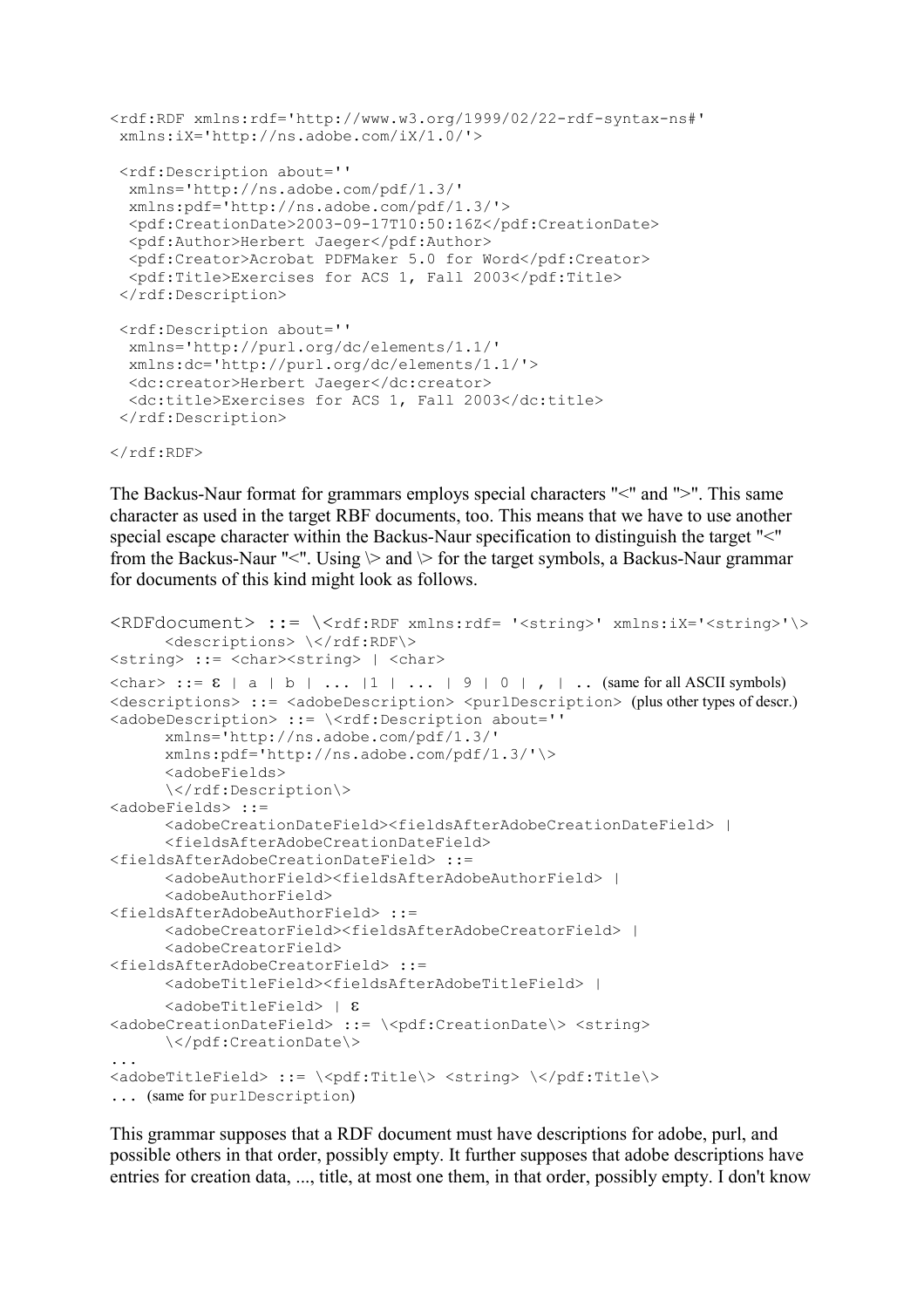about the true standards for RDF documents; other assumptions would be reflected in variants of such grammars.

**b.** A DTD for RDF documents, ignoring the xmlns parts, might look as follows (note that ? means "zero or one occurrence of"):

```
<!DOCTYPE RDFdocument [ 
      <!ELEMENT rdf:RDF (rdf:Description)*> 
       <!ELEMENT rdf:Description 
            (pdf:CreationDate? pdf:Author? ... pdf:Title? | 
            dc:creator? ... dc:title? 
            ) <!ELEMENT pdf:CreationDate (\#PCDATA)> 
... 
      <!ELEMENT dc:title (\#PCDATA)> 
\geq
```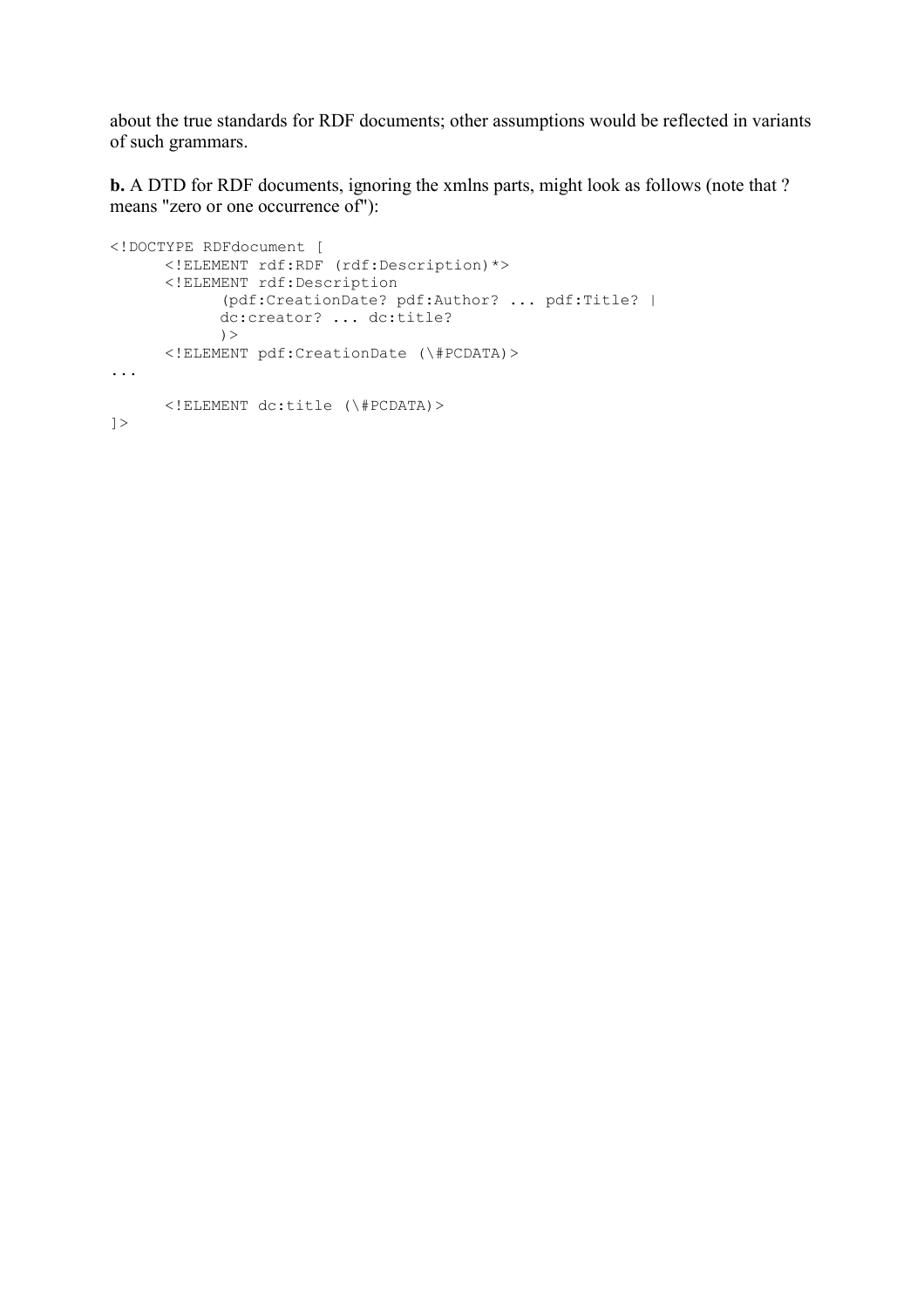#### **Exercises for ACS 1, Fall 2003, sheet 4: Solutions**

**Exercise 1.** The following grammar generates "prefix" expressions of the kind  $+$  \*  $-x\text{v}xx$ :  $E \rightarrow +EE$  |  $-EE$  | \* $EE$  |  $x$  |  $y$ .

- **a)** (10 points) Find a leftmost derivation and a parse tree for  $+$  \*- $x$ yxx.
- **b)** (30 points) Prove that this grammar is unambiguous.

Solution. **a.** Leftmost derivation:  $E \Rightarrow +E E \Rightarrow +E E E \Rightarrow +E E E E \Rightarrow +E E E E \Rightarrow +E E E E \Rightarrow +E E E E \Rightarrow +E E E E \Rightarrow +E E E E \Rightarrow +E E E E \Rightarrow +E E E E \Rightarrow +E E E E \Rightarrow +E E E E \Rightarrow +E E E E \Rightarrow +E E E E \Rightarrow +E E E E \Rightarrow +E E E E \Rightarrow +E E E E \Rightarrow +E E E E \Rightarrow +E E E E \Rightarrow +E E E E \Rightarrow +E E E E \Rightarrow +E E E E \Rightarrow +E E E E \Rightarrow +E E E E \Rightarrow +E E E E \Rightarrow +E E E E \Rightarrow +E$  $\Rightarrow$  +\*-*xyxE*  $\Rightarrow$  +\*-*xyxx*. Parse tree:



**b.** First we show that each word in *L*(*G*) has a unique leftmost derivation.

General comment: If one has to show a statement of the general form "for every A there exists exactly one B such that blabla", then the proof typically has two parts: (a) show that for every A there exists a B such that blabla, (b) if for A there exist B such that blabla and B' such that blabla, then  $B \neq B'$ . This argument is often made by contradiction, that is, assuming  $B = B'$  is led into a contradiction.

So we here too first have to show that each word  $w \in L(G)$  has a leftmost derivation. But we already know that from a theorem early in the lecture, which said among other things that if a word can be derived in a grammar, then it also has a leftmost derivation.

So now assume that for  $w \in L(G)$  we have two different leftmost derivations, say  $E = \alpha_0 \Rightarrow$  $\alpha_1 \Rightarrow \alpha_2 \Rightarrow \dots \Rightarrow \alpha_l = w$  and  $E = \beta_0 \Rightarrow \beta_1 \Rightarrow \beta_2 \Rightarrow \dots \Rightarrow \beta_k = w$ . For some  $0 \le n \le \min(k, l)$ it must hold that  $\alpha_n \neq \beta_n$  but  $\alpha_i = \beta_i$  for all  $i \leq n$ .  $\alpha_{n-1} = \beta_{n-1}$  must contain at least one variable because otherwise the derivation couldn't go further to  $\beta_n$ . Let  $\alpha_{n-1}$  (=  $\beta_{n-1}$ ) be of form  $\gamma E \gamma'$ , where *E* is the first *E* in  $\alpha_{n-1}$  from the left. Now, in both derivations, this *E* must be replaced by applying some production, because both derivations are leftmost. But all productions that replace *E* are of the form  $E \to t$  or  $E \to tEE$ , where *t* is a terminal. Importantly, different productions introduce different terminals *t*. Thus,  $\alpha_n \neq \beta_n$  implies that different rules are used to replace the *E* in  $\gamma E \gamma'$ , which means that  $\alpha_n$  starts with  $\gamma t$  and  $\beta_n$ starts with  $\gamma t'$ , where  $t \neq t'$ . This implies that the two derivations cannot yield the same word, a contradiction.

So every word in the language of our grammar has a unique leftmost derivation. Now if the grammar would be ambiguous, some word would possess two different parse trees. But if two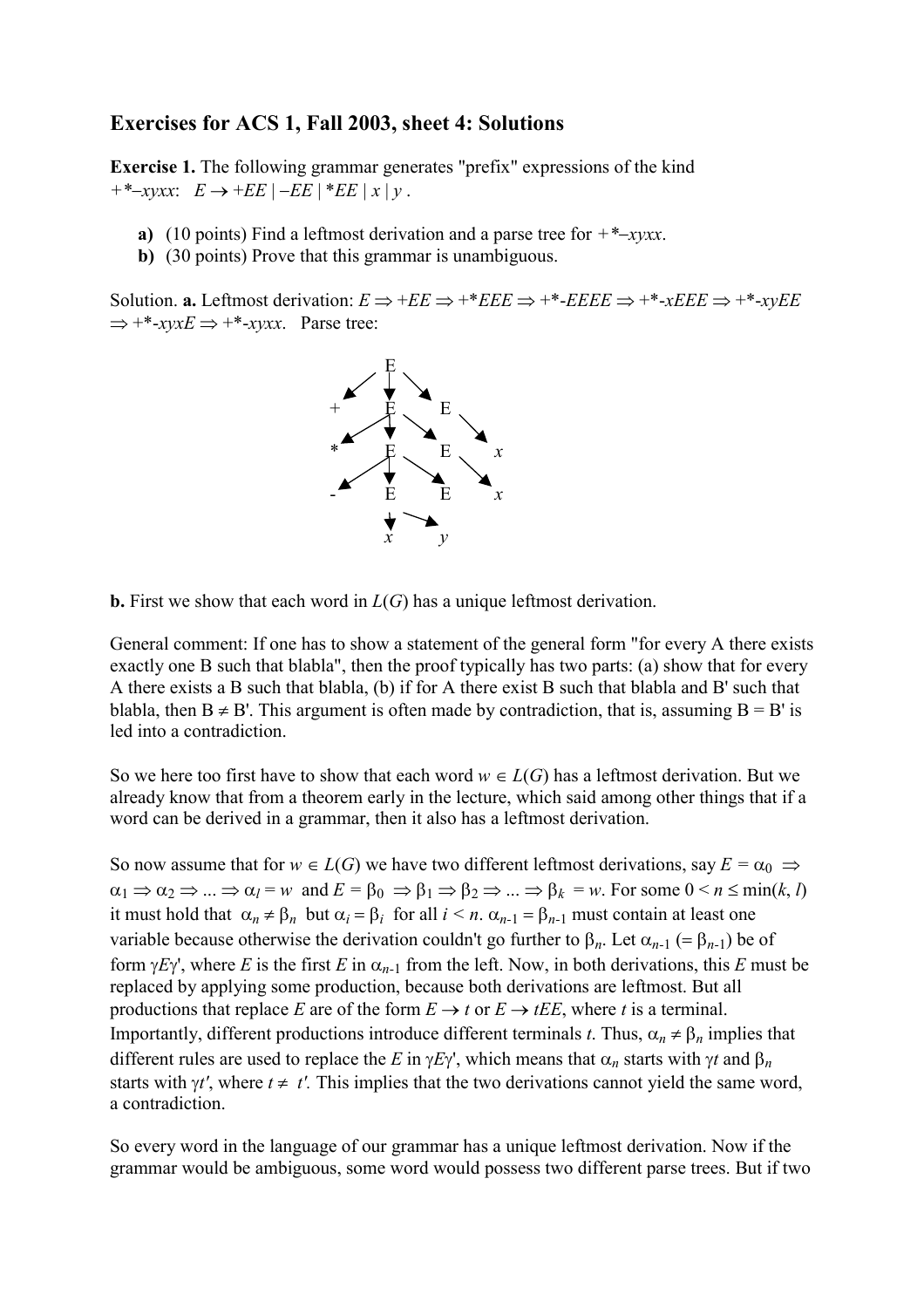parse trees are different, then also the leftmost derivations obtained by traversing the parse tree in a left-first, depth-first way would differ, a contradiction to our previous finding.

it must hold that

Basis.  $|w| = 1$ : then  $w = x$  or  $w = y$ , and in each case there is only one possible derivation, which is a leftmost derivation.

Induction. Assume statement holds for all  $w \in L(G)$ ,  $|w| \leq n$ .

**Exercise 2.** (30 points) Design a PDA for the language *L* of words that contain twice as many 0's as 1's (including  $\varepsilon$ ). Specify your PDA by its transition function, and describe the principles behind your design in intuitive terms. You may choose acceptance by empty stack or accepting states, whatever you find more convenient.

Solution: Call a word "equilibrated" if it has twice as many 0's as 1's. Use two stack symbols X, Y. At any time, the stack either is empty, (then you may accept by empty stack), or contains only  $Z_0$ , or contains only X's on top of  $Z_0$ , or contains only Y's on top of  $Z_0$ . Semantics of X's: "if there are *n* X's, the subword that has been read in so far has an excess of *n*/2 1's to become equilibrated". Semantics of Y's: "if there are *n* Y's on the stack, the subword that has been read so far has an excess of *n* 0's to be equilibrated". [You might also say, each Y is "worth" one 0 and each X is "worth" 1/2 1]. If a 1 is read while the top of the stack is X or  $Z_0$ , push XX on the stack. If a 0 is read while the top of the stack is X, pop one X. If a 0 is read while the top of the stack is Y or  $Z_0$ , push Y on the stack. If a 1 is read while the top of the stack is Y, pop two Y's. This latter action must be coded as a sequence of two transitions that pop two Y's consecutively. Finally, there is one transition that simply pops  $Z_0$  on  $\varepsilon$  input, leading to empty (=accepting) stack.

The transition function would look as follows (let  $q_0$  be starting state, and  $Q = \{q_0, q_1\}$ .

 $\delta(q_0, 1, Z_0) = \{(q_0, XXZ_0)\}$  $\delta(q_0, 1, X) = \{ (q_0, XXX) \}$  $\delta(q_0, 0, Z_0) = \{ (q_0, YZ_0) \}$  $\delta(q_0, 0, Y) = \{ (q_0, YY) \}$ next line contains the "pop-two-Y" cycle. Note that the case where the cycle hits the stack bottom must be caught and one X be pushed worth half the 1 that started the cycle.  $\delta(q_0, 1, Y) = \{ (q_1, \varepsilon) \}$   $\delta(q_1, \varepsilon, Y) = \{ (q_0, \varepsilon) \}$   $\delta(q_1, \varepsilon, Z_0) = \{ (q_0, XZ_0) \}$  $\delta(q_0, 0, X) = \{ (q_0, \varepsilon) \}$  $\delta(q_0, \varepsilon, Z_0) = \{ (q_0, \varepsilon) \}$ 

**Exercise 3** (30 points). Show that if *P* is a PDA accepting by empty stack, then there is a PDA *P'* with only two stack symbols (plus  $Z_0$ ) that accepts the same language, also by empty stack. *Hint*: this is taken from the HMU book. In the book the hint is given to binary-code the original stack symbols from *P*. That is one option, but not the only one.

Solutions (sketch): As an alternative to the suggestion of HMU, code original stack symbols by sequences of X's of different length and use the other stack symbol Y as a delimiter. In each case, one must install appropriate state sequences in the "control unit" of *P'* that have to be traversed deterministically to detect what coded stack symbol is currently being read or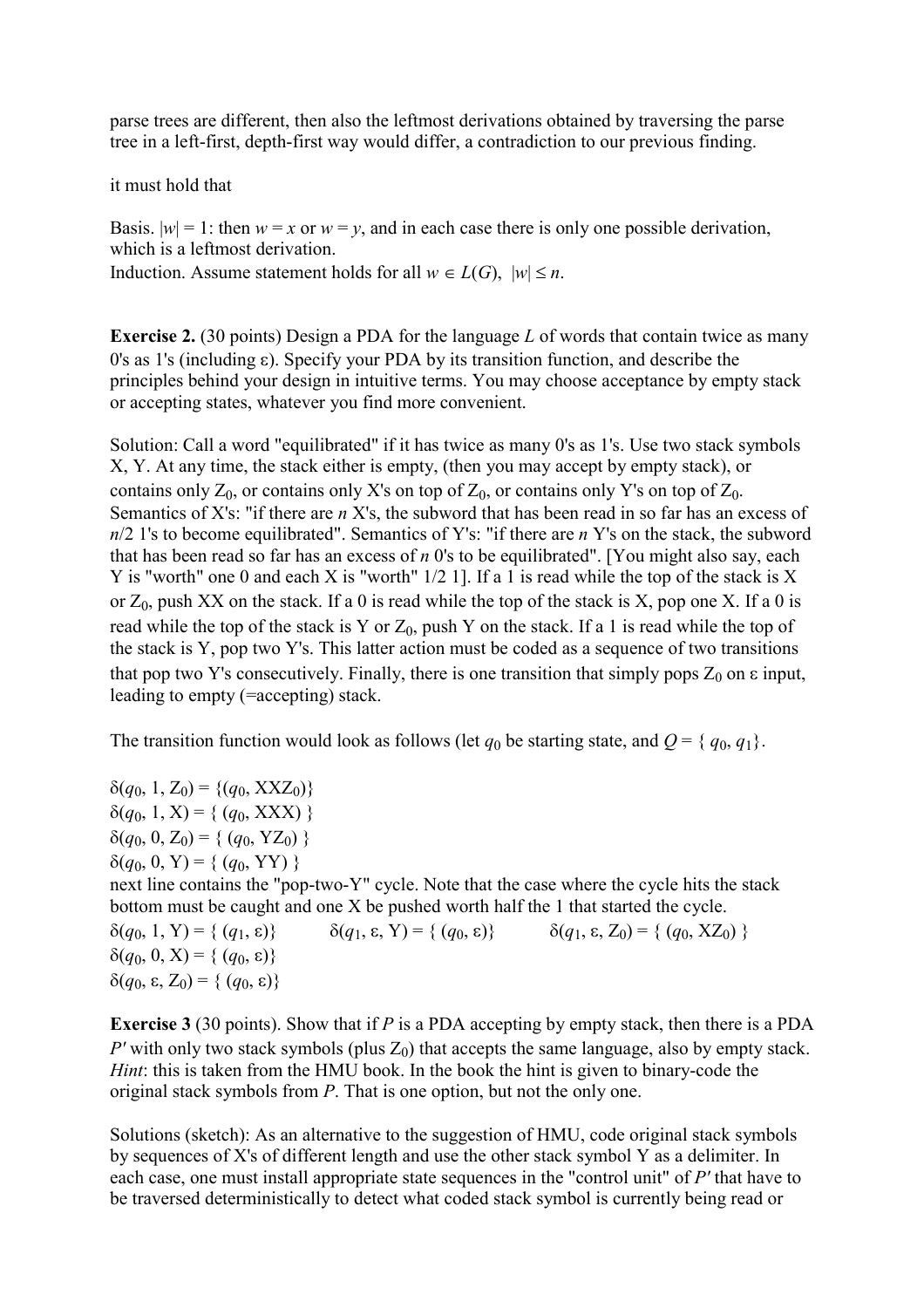written. More precisely, if the original stack alphabet  $\Gamma$  had *n* symbols (excluding  $Z_0$ )  $X_1, ...,$  $X_n$ , code them by stack words  $YX^i$ . ( $i = 1, ..., n$ ). For an original stack contents  $\alpha$ , denote by code( $\alpha$ ) the stack word obtained by replacing all  $X_i$  in a by YX<sup>*i*</sup>. An original transition rule of the form  $\delta(q, a, X_i) = (q', \alpha)$  is replaced a sequence of rules  $\delta(q, \varepsilon, X) = (p_1, \varepsilon), \, \delta(p_1, \varepsilon, X) = (p_2, \varepsilon), \, \dots, \, \delta(p_{i-1}, \varepsilon, X) = (p_i, \varepsilon), \, \delta(p_i, a, Y) = (q', \text{code}(\alpha)),$ 

where for every original state  $q$  and every original stack symbol  $X_i$ , one such sequence is installed with new states. An original transition where  $Z_0$  is read and some nonempty  $\alpha$  that is different from  $Z_0$  is pushed must be replaced by another transition which is like the original one but pushes  $code(\alpha)$  instead of  $\alpha$ .

If binary coding is used (as suggested by HMU book), all binary code-stack-symbol-strings for original symbols must have equal length, because there is now no delimiter symbol available.

**Exercise 4** (20 points). Convert the grammar  $S \rightarrow aAA$ ,  $A \rightarrow aS \mid bS \mid a$  into a PDA that accepts the same language by empty stack.

Solution: Using the construction from theorem 7.2, we get PDA rules for an equivalent PDA by using *S* as the stack start symbol and only a single state *q*:

 $\delta(q, \varepsilon, S) = \{(q, aAA)\}\$  $\delta(q, \varepsilon, A) = \{(q, aS), (q, bS), (q, a)\}\$  $\delta(q, a, a) = \{(q, \varepsilon)\}\;$  $\delta(q, b, b) = \{(q, \varepsilon)\}\$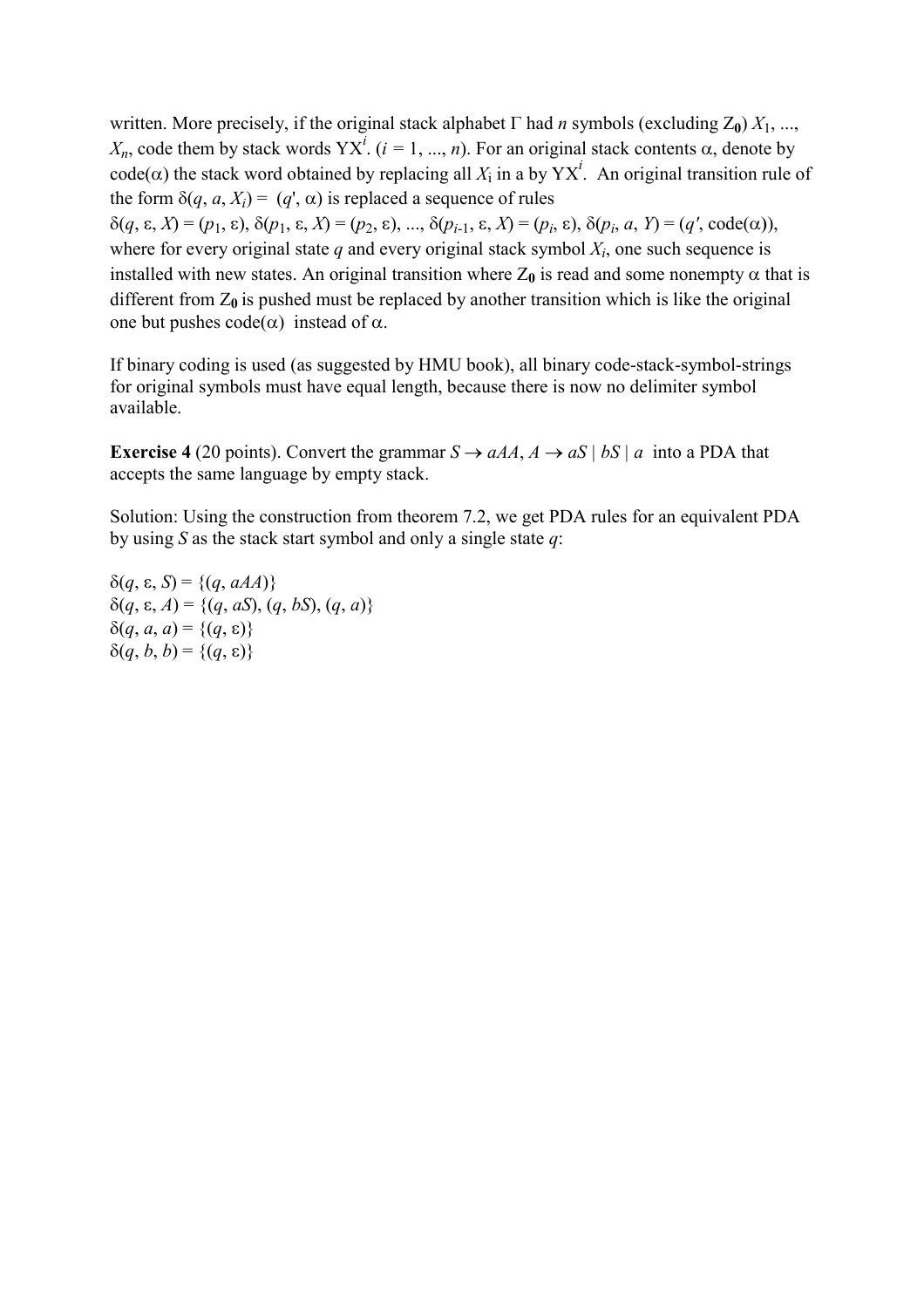### **Exercises for ACS 1, Fall 2003, sheet 5**

Return solutions in paper form on Thursday Nov. 27, in the lecture

*Note: a maximum of 100 points is accredited for this sheet. Remark: the first 5 exercises are simple.* 

**Exercise 1** (5 points) Is the PDA  $P = \{ \{p, q\}, \{0, 1\}, \{X, Z_0\}, \delta, q, Z_0 \}$  given by the transitions below deterministic? Either show that it meets the definition of a DPDA or find a rule / some rules that violate determinism.

- 1.  $\delta(q, 1, Z_0) = \{(q, XZ_0)\}\$
- 2.  $\delta(q, 1, X) = \{(q, XX)\}\$
- 3.  $\delta(q, 0, X) = \{(p, X)\}\$
- 4.  $\delta(q, \varepsilon, X) = \{(p, \varepsilon)\}\$
- 5.  $\delta(p, 1, X) = \{(p, \varepsilon)\}\$
- 6.  $\delta(p, 0, Z_0) = \{(q, Z_0)\}\$

**Solution:** It is not deterministic because rules 2. and 4. violate the second condition in the definition of DPDAs.

**Exercise 2** (10 points) Give a deterministic PDA to accept  $\{0^n 1^m | 1 \le n \le m\}$ . Describe your PDA in words and specify its transition function and give a transition diagram.

**Solution:** One possible PDA: Accept by final state. Let *r* be the accepting state. First read in 0's in starting state *q*, counting them by putting 0's on the stack. Go to another state *p* when the first 1 is encountered and pop 0's when reading 1's. End dead when the bottom stack symbol is seen while there is still a 1. Go to accepting state *r* when the bottom is seen. In *r*, read in more 1's if there are any, staying in *r*.

$$
P = \{\{p, q, r\}, \{0, 1\}, \{0, Z_0\}, \delta, q, Z_0\}
$$

Transition function and diagram:



**Exercise 3** (40 points) Convert the following grammar  $G = (V, T, P, S)$  into CNF, by (i) eliminating  $\varepsilon$ -productions, (ii) eliminating unit productions, (iii) eliminating useless symbols, (iv) putting the resulting grammar in CNF. Each of the steps (i) to (iv) counts 10 points.

 $S \rightarrow 0A0 \mid 1B1 \mid BB$  $A \rightarrow C$  $B \rightarrow S | A$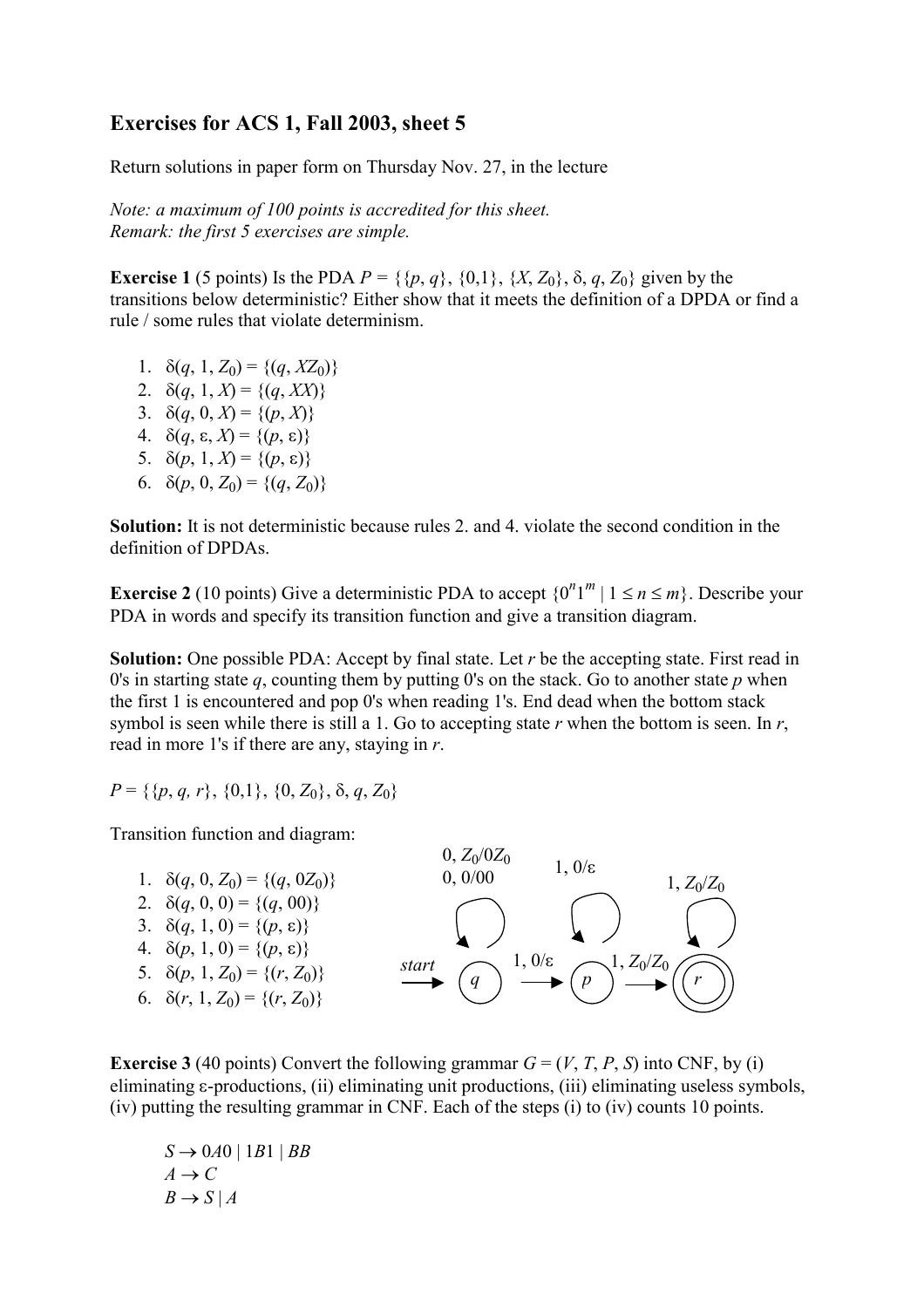$C \rightarrow S \mid \varepsilon$ 

**Solution:** (i) **a.** Finding nullable variables: NULL(1) =  $\{C\}$ , NULL(2) =  $\{C, A\}$ , NULL(3) =  ${C, A, B}$ , NULL(4) = NULL(5) =  ${C, A, B, S}$ . **b.** For  $S \rightarrow 0A0$  add  ${S \rightarrow 0A0, S \rightarrow 00}$  to *P'*, for  $S \rightarrow 1B1$  add  $\{S \rightarrow 1B1, S \rightarrow 11\}$  to *P'*, for  $S \rightarrow BB$  add  $\{S \rightarrow BB, S \rightarrow B\}$  to *P'*, for *A*  $\rightarrow$  *C* add { *A*  $\rightarrow$  *C* } to *P'*, for the remaining rules add {*B*  $\rightarrow$  *S*, *B*  $\rightarrow$  *A*, *C*  $\rightarrow$  *S*} to *P'*. This gives a new set *P'*

 $S \rightarrow 0A0 | 00 | 1B1 | 11 | BB | B$  $A \rightarrow C$  $B \rightarrow S | A$  $C \rightarrow S$ 

(ii) **a.** Finding unit pairs: PAIRS(1) = {(*A*, *A*), (*B*, *B*), (*C*, *C*), (*S*, *S*)}, PAIRS(2) = {(*A*, *A*), (*B*, B), (C, C), (S, S), (S, B), (A, C), (B, S), (B, A), (C, S), PAIRS(3) = {(A, A), (B, B), (C, C), (S, S), (S, B), (A, C), (B, S), (B, A), (C, S), (S, A), (A, S), (B, C), (C, B), PAIRS(4) = PAIRS(5) =  $\{(A, A), (B, B), (C, C), (S, S), (S, B), (A, C), (B, S), (B, A), (C, S), (S, A), (A, S), (B, C), (C, B),$ (*S*, *C*), (*A*, *B*), (*C*, *A*)}. An easier way to see that here *all* pairs are unit pairs is to check the following directed graph created by the unit transitions from *P'* and see that it is cyclic, that is, every node is transitively reachable from every other node:



**b.** Adding to P'' all productions of the form  $A \to \alpha$ , where  $B \to \alpha$  is a non-unit production in *P'* and  $(A, B)$  is a unit pair, yields  $P'' =$ 

 $S \rightarrow 0A0 | 00 | 1B1 | 11 | BB$  $A \rightarrow 0A0 | 00 | 1B1 | 11 | BB$  $B \rightarrow 0A0 | 00 | 1B1 | 11 | BB$  $C \rightarrow 0.40$  |  $00$  |  $1B1$  |  $11$  |  $BB$ 

(iii) **a.** We first detect all generating symbols. GEN(1) =  $\{0,1\}$ , GEN(2) = GEN(3) =  $\{0, 1, A$ , *B*, *C*, *S*}.

**b.** Deleting from *G* all nongenerating symbols and productions in which such symbols occur, yields  $G_2 = (V, T, P'', S)$ , because there are no non-generating symbols or productions.

**c.** Next we find all reachable symbols of  $G_2$ . The graph described in the lecture notes is



From this we see that the reachable symbols are {0, 1, *S*, *A*, *B*}.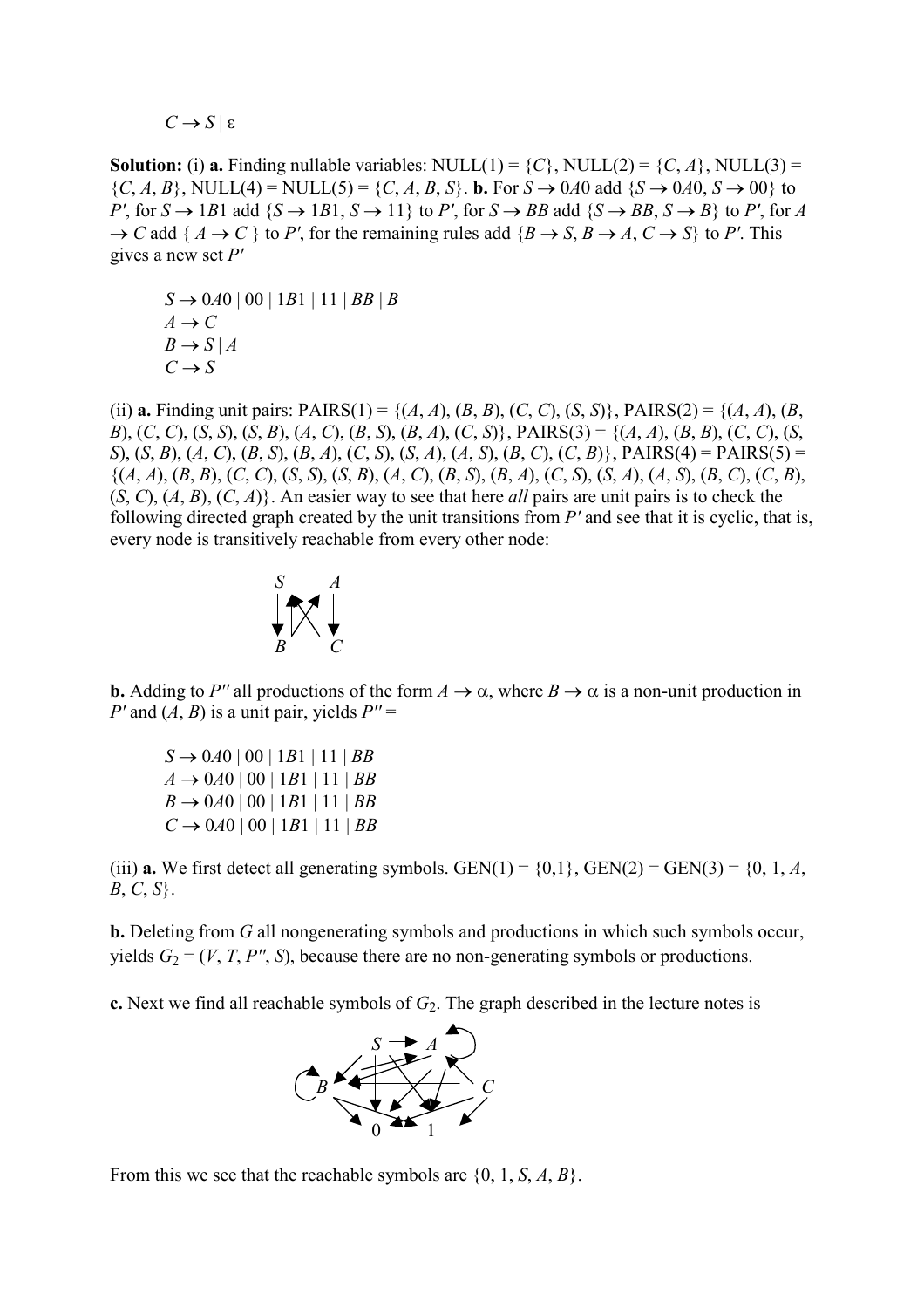**d.** Finally we eliminate from  $G_2$  all non-reachable symbols and productions in which such symbols occur, to obtain  $G_1 = (\{S, A, B\}, \{0, 1\}, P''', S)$ , where  $P''' =$ 

 $S \rightarrow 0A0 | 00 | 1B1 | 11 | BB$  $A \rightarrow 0A0 | 00 | 1B1 | 11 | BB$  $B \rightarrow 0A0 | 00 | 1B1 | 11 | BB$ 

(iv) In the last step, we obtain a CNF grammar by carrying out the two steps given in the proof of theorem 8.5 in the lecture notes.

**a.** Arrange that all bodies of lenght 2 or more consists only of variables. This gives us productions *P'''' =* 

$$
S \to A_0AA_0 | A_0A_0 | A_1BA_1 | A_1A_1 | BB
$$
  
\n
$$
A \to A_0AA_0 | A_0A_0 | A_1BA_1 | A_1A_1 | BB
$$
  
\n
$$
B \to A_0AA_0 | A_0A_0 | A_1BA_1 | A_1A_1 | BB
$$
  
\n
$$
A_0 \to 0
$$
  
\n
$$
A_1 \to 1
$$

**b.** Break productions with all-variable bodies of length 3 or more into sequences of productions of the form  $A \rightarrow BC$ . This gives us the final rule set  $P_{CNF}$  =

$$
S \to A_0 A' | A_0 A_0 | A_1 B' | A_1 A_1 | BB \n A \to A_0 A' | A_0 A_0 | A_1 B' | A_1 A_1 | BB \n B \to A_0 A' | A_0 A_0 | A_1 B' | A_1 A_1 | BB \n A' \to A A_0 \n B' \to BA_1 \n A_0 \to 0 \n A_1 \to 1
$$

**Exercise 4** (10 points) In the construction of CNFs, we eliminated  $\epsilon$ -production, unit pairs, and useless symbols. One step in the eliminiation of  $\varepsilon$ -productions was to find all nullable variables. This can be done inductively by constructing sets NULL(1), NULL(2) etc. Similarly, the eliminiation of unit pairs included a step where all unit pairs of variables had to be found. Again, this was done inductively by constructing PAIRS(*n*). One step in the elimination of useless symbols was to find all reachable symbols. In the script, a graphtheoretical method is sketched. Your task here: describe an inductive procedure for finding all reachable symbols of a grammar *G*, by constructing sets REACH(1), REACH(2), ... and prove correctness of your construction.

**Solution**. Inductive procedure to compute reachable symbols: Let  $G = (V, T, P, S)$  be the grammar for which we want to find the reachable symbols. Put  $REACH(1) = {S}$ . Construct REACH $(n+1)$  from REACH $(n)$  as follows. For each variable symbol A from REACH $(n)$  and each production  $A \to \alpha$  from *P* and each symbol *X* in  $\alpha$ , add *X* to REACH(*n*), to make REACH $(n+1)$ . Terminate when REACH $(n+1)$  = REACH $(n)$ .

Proof of correctness: we have to show that this procedure (i) finds all reachable symbols, and (ii) that all found symbols are reachable.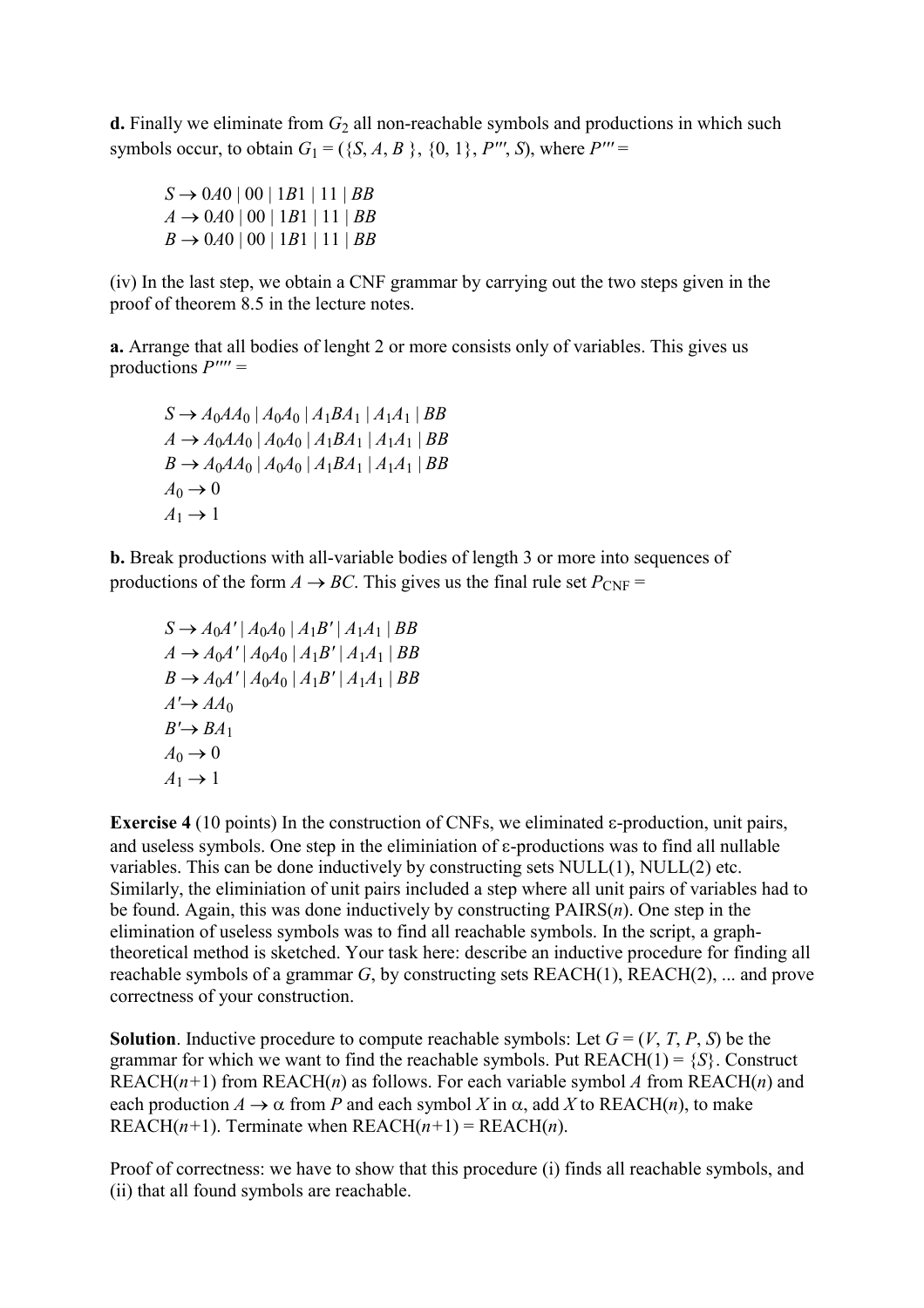(i): Let *X* be reachable, that is, there exists a sequence of derivations  $S \Rightarrow^* \alpha X\beta$  for some  $\alpha$ ,  $\beta$  $\in (V \cup T)^*$ , consisting of *n*-1 single derivation steps, that is,  $S = \alpha_1 \Rightarrow \alpha_2 \Rightarrow ... \Rightarrow \alpha_{n-1} \Rightarrow \alpha_n$  $= \alpha X\beta$ . We show by induction on this sequence that all symbols occurring in this sequence are found by the algorithm, and more strongly, that all symbols in  $\alpha_1$  are contained in REACH(*i*). Basis: all symbols in  $\alpha_1$  are found and in REACH(1): clear because these symbols are  $\{S\}$  and that's REACH(1). Induction: assume all symbols in  $\alpha_i$  are in REACH(*i*). The symbols from  $\alpha_{i+1}$  are either kept unchanged from  $\alpha_i$ , or are generated from some variable symbol *A* in  $\alpha_i$ by a production from *P*. In both cases, they are in  $REACH(i+1)$ . – Thus, the algorithm finds all reachable symbols.

(ii) By induction we show that all symbols in  $REACH(n)$  are reachable, for all *n*. Basis  $n = 1$ : clear. Induction: Assume REACH(*n*) contains only reachable symbols. Let *X* be a symbol that first appears in REACH( $n+1$ ). Then there must be some variable symbol A in REACH( $n$ ) and a production of the form  $A \to \gamma X \delta$ . But each variable symbol A in REACH(*n*) can be derived from *S* by some  $S \Rightarrow^* \alpha A\beta$ . Therefore,  $S \Rightarrow^* \alpha \gamma X\delta \beta$ , that is, *X* is reachable. Thus REAC $H(n+1)$  contains only reachable symbols.

**Exercise 5** (20 points) Show that  $L = \{a^m b^m c^k | k \le m\}$  is not context-free (use the pumping lemma).

**Solution:** Assume *L* is context-free. Let *n* be the PL constant. Consider the word  $w = a^n b^n c^n$ . Then  $a^n b^n c^n$  can be written as  $x \underline{u} y \underline{v} z$  such that

- 1.  $|uyv| \leq n$ ,
- 2.  $|uv| \ge 1$ ,
- 3. for all  $i \ge 0$ ,  $xu^i yv^i z \in L$ .

Case 1: *uyv* fits in the first block *a*<sup>*n*</sup> of *w*. Then by PL,  $a^{n-|uv|}b^n c^n$  is in *L*, contradiction. Case 2: *uyv* strikes both the *a*<sup>*n*</sup> block and the *b*<sup>*n*</sup> block of *w*. It cannot touch the *c*<sup>*n*</sup> block. *u* must contain some *a* or *v* must contain some *b* (non-exclusive or). Then  $xu^0 yv^0 z$  has less than *n a'*s or less than *n b*'s and hence is not in *L*, contradiction.

Case 3: *uyv* fits in the second block *b*<sup>*n*</sup> of *w*. Then by PL,  $a^n b^{n-|uv|} c^n$  is in *L*, contradiction. Case 4: *uyv* strikes both the *b*<sup>*n*</sup> block and the *c*<sup>*n*</sup> block of *w*. It cannot touch the *a*<sup>*n*</sup> block. *u* must contain some *b* or *v* must contain some *c* (non-exclusive or). Then  $xu^{n+1}yv^{n+1}z$  contains more *b*'s than *a*'s or more *c*'s than *a*'s (non-exclusive or) and hence is not in *L*, contradiction. Case 5: *uyv* fits in the last block  $c^n$  of *w*. Then  $xu^{n+1}yv^{n+1}z$  contains more *c*'s than *a*'s (nonexclusive or) and hence is not in *L*, contradiction.

**Exercise 6** (50 points) Let *L* be a language. Define  $half(L) = \{w \mid \text{for some } x \text{ such that } |x| = \}$  $|w|$ ,  $wx \in L$ . Notice that odd-length words in *L* do not contribute to *half*(*L*). Show that the context-free languages are not closed under *half*. (This is marked a very difficult problem in the HMU book, and I must agree; I did not find a solution within two hours. Some fraction of the 50 points will also be awarded for attempted but failed solutions, if the attempts are clearly explained).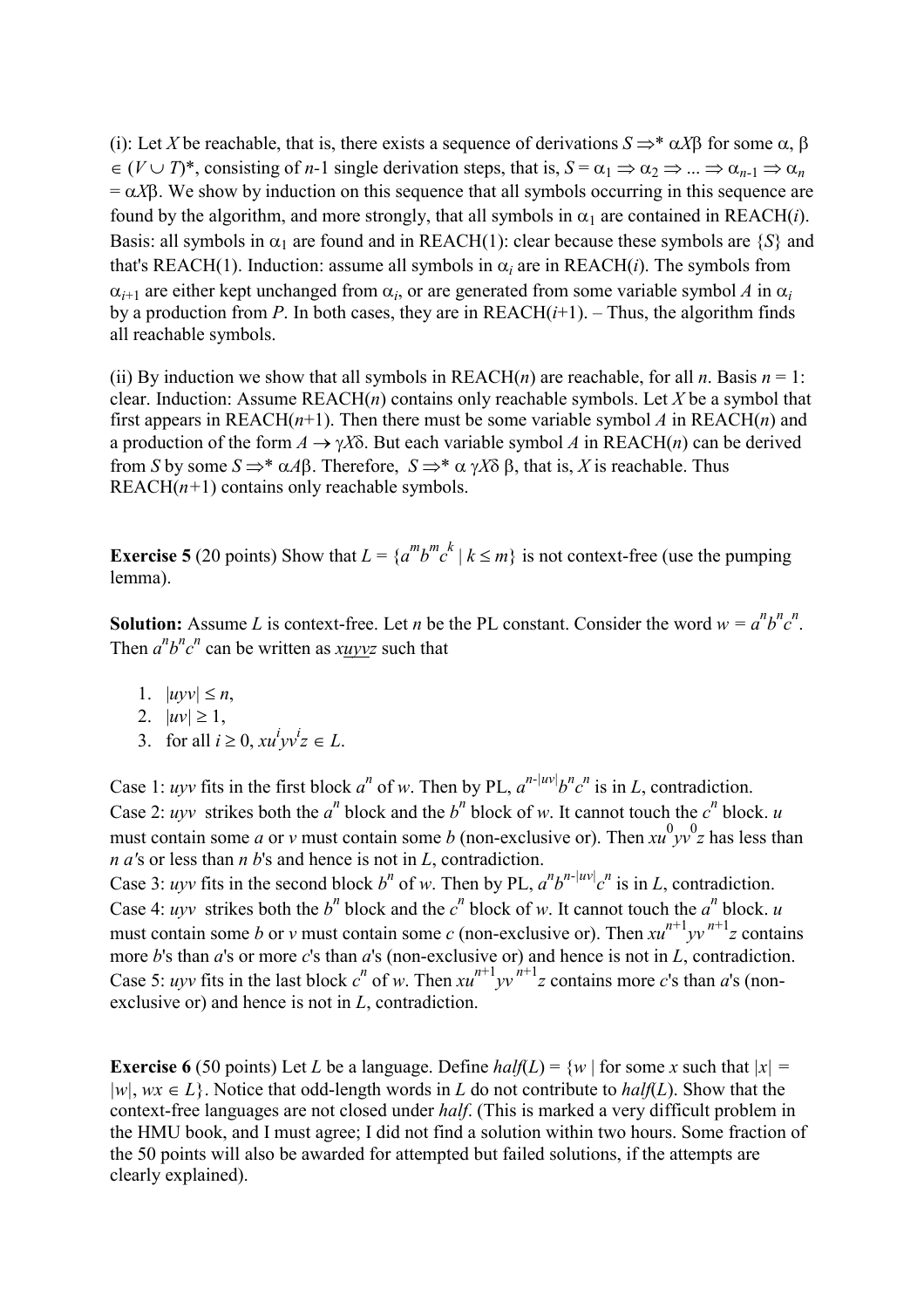Solution: a solution can be found on the Web, e.g. at http://www.cis.ksu.edu/~howell/770s03/protected/sol8.pdf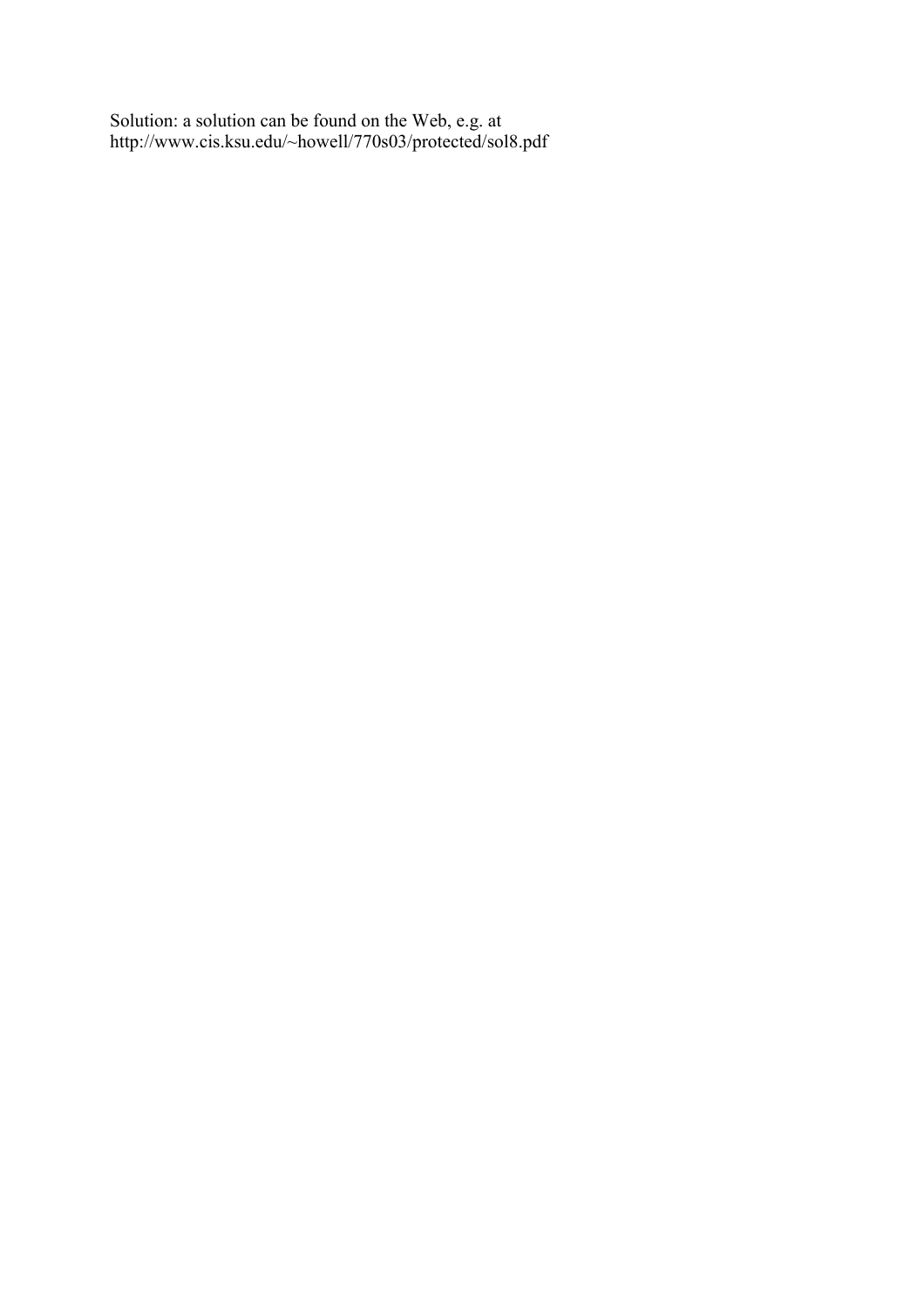## **Exercises for ACS 1, Fall 2003, sheet 6**

Return solutions in paper form on Thursday Dec. 4, in the lecture

*Note: a maximum of 100 points is accredited for this sheet.* 

**Exercise 1** (very simple, 10 points) Is *baaab* in the language of the grammar  $S \rightarrow AB \mid BC, A \rightarrow BA \mid a, B \rightarrow CC \mid b, C \rightarrow AB \mid a$ ? Provide the CYK table and the answer.

**Solution:** the CYK table is

| $\{S, C\}$    |                 |         |            |    |
|---------------|-----------------|---------|------------|----|
| $\{S, A, C\}$ | $\{S, C\}$      |         |            |    |
|               | ${S, C, A}$     | $\{B\}$ |            |    |
| $\{S,A\}$     | $\{B\}$         | $\{B\}$ | $\{S, C\}$ |    |
| B             | $\mathcal{A}$ . | A, C    | A, C       | Βł |
|               | а               |         |            |    |

and the answer is yes.

**Exercise 2** (20 points, easy) Give an algorithm to decide whether  $|L(G)| \ge 100$ , for some CFG *G*.

**Solution.** First decide whether *L*(*G*) is finite, using one of the known algorithms from the lecture. If not, then  $|L(G)| \ge 100$  and the decision is done. If yes, transform *G* to CNF and determine the pumping lemma constant *n*. All words of *L*(*G*) must have length shorter than *n*, because any word of length at least *n* could be pumped into infinitely many different other words from *L*. Construct all parse trees with at most  $2(n-1) - 1$  interior nodes. Any word of length less than *n* must have such a parse tree. Check whether among these parse trees there are at least 100 that yield different words. If yes,  $|L(G)| \ge 100$ , if no, no.

**Exercise 3** (20 points, easy) Give FOL propositions that formally state the following naturallanguage sentences about personal relationships. Provide a symbol set *S* that you use for all the sentences, and declare what type each symbol is (constant, predicate/relation, function; also state arity).

- a. John is the boyfriend of Mary.
- b. John loves Mary.
- c. If John is the boyfriend of Mary, then John loves Mary.
- d. The boyfriend of any person is a man, and the person is a woman.
- e. Everybody loves somebody.
- f. If a man loves a woman, then the woman loves the man, or she doesn't.

Which of your propositions are tautologies, which are contradictions?

**Solution.** One possibility is to choose *S* containing constant symbols John, Mary; the unary predicates person, man, woman; the binary relation loves; the unary function boyfriend-of. We then put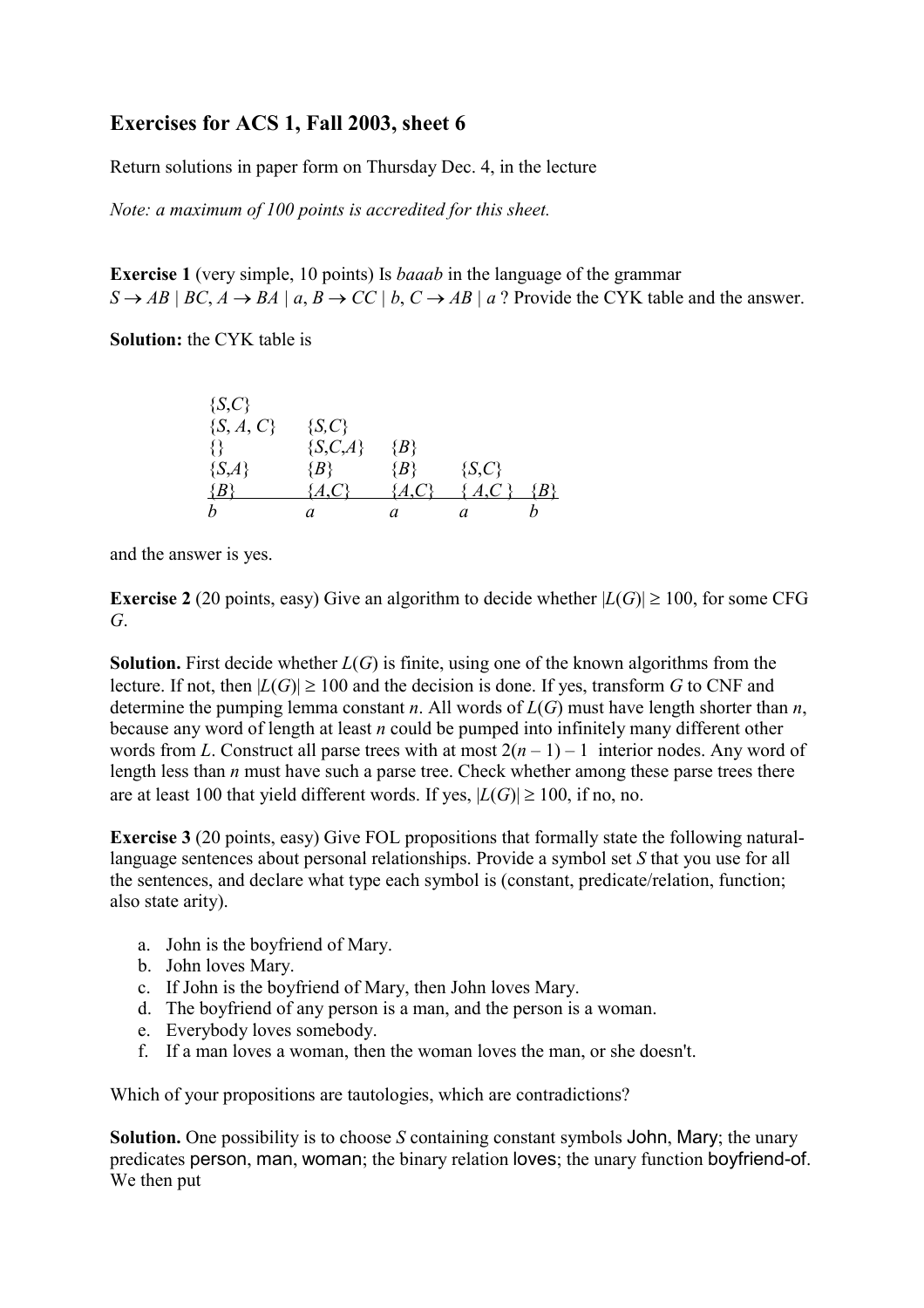- a. boyfriend-of Mary = John
- b. loves John Mary
- c. boyfriend-of Mary = John  $\rightarrow$  loves John Mary
- d.  $\forall x \forall y$  (person  $x \rightarrow ((y =$  boyfriend-of  $x \rightarrow$  man  $y) \land$  (woman  $x$ )))
- e.  $\forall x$  (person  $x \rightarrow \exists y$  loves  $xy$ )
- f.  $\forall x \forall y$  ((man  $x \wedge w$ oman  $y \wedge w$  loves  $xy$ )  $\rightarrow$  (loves  $yx \vee \neg$  loves  $yx$ ))

f. is a tautology, none is a contradiction.

**Exercise 4** (10 points, easy) For your symbol set *S* of the previous exercise, describe an *S*structure in which all the statements of Exercise 3 hold.

Put  $A = \{\text{John}, \text{Mary}\}$ ; this set contains two particular persons. Put person<sup> $A = \{\text{John},$ </sup>  $\texttt{Mary}$ ,  $\textsf{man}^A = \{\texttt{John}\}$ ,  $\textsf{woman}^A = \{\texttt{Mary}\}$ ,  $\textsf{loves}^A = \{(\texttt{Mary},\ \texttt{John}),(\texttt{John},\ \texttt{Mary})\}$ , **boyfriend-of**  $^A$  = {(Mary, John)}.

**Exercise 5** (10 points, easy). Give a very short *S*-expression  $\varphi$  that is equivalent to your *S*expression  $\psi$  for Exercise 3f. Explain in words why. (Equivalent means: for every *S*-structure  $\mathcal{A}$ , it holds that  $\mathcal{A} \models \varphi$  iff  $\mathcal{A} \models \psi$ . "Very short" means: containing at most 3 symbols from S and/or FOL generic symbols =, $\land$ ,  $\lor$ ,  $\neg$ ,  $\rightarrow$ ,  $\leftrightarrow$ ,  $\exists$  or  $\forall$ .)

**Solution.** Because 3f. is a tautology, it is equivalent to any other tautology, the shortest of which is  $x = x$ .

**Exercise 6** (20 points, easy to medium). **a.** (10 points) Show that for any  $\varphi$ ,  $\exists x \forall y \varphi \models \forall y \exists x \varphi$ .

**b.** (10 points) Show that for a binary relation symbol *R*,  $\forall y \exists x Rxy \in \exists x \forall y Rxy$  does not hold.

**Solution. a.** Let  $(\mathcal{A}, \beta) \models \exists x \forall y \varphi$  for some  $\mathcal{A}$  with domain *A*. We have to show that  $(\mathcal{A}, \beta) \models \forall y \exists x \varphi$ . There exists some  $a \in A$ , such that  $(\mathcal{A}, \beta)$ *x*  $\frac{a}{x}$ )  $\models \forall y \varphi$ . That is, for all  $b \in \mathbb{R}$ *A*, we have  $(\mathcal{A}, (\beta))$ *x a* ) *y*  $\phi$   $\mapsto$   $\phi$ . This is equivalent to: (A, ( $\beta$ ) *y*  $\frac{b}{-}$ *x*  $\frac{a}{b}$   $\neq$   $\varphi$  for all *b*. This is equivalent to:  $(A, (\beta$ *y*  $(\frac{b}{c})$   $\Rightarrow$   $\exists x \varphi$  for all *b*. This is equivalent to  $(\mathcal{A}, \beta) \models \forall y \exists x \varphi$ .

**b.** We give a counterexample, that is, an  $\{R\}$ -structure  $(A, R^A)$  where  $(A, R<sup>4</sup>) \models \forall y \exists x Rxy$  but not  $(A, R<sup>4</sup>) \models \exists x \forall y Rxy$ . There are many such counterexample structures. One is to take  $A = \mathbb{N}$  and choose  $R^A$  to be the >-relation on  $\mathbb{N}$ . Then clearly  $(N, >^N) \vDash \forall y \exists x \ x > y$  but not  $(N, >^N) \vDash \exists x \forall y \ x > y$ .

**Exercise** 7 (20 points, easy to medium). Consider the empty symbol set  $S = \emptyset$ . An *S*-structure  $\mathcal A$  is then just a set  $\mathcal A = (A)$ , and any set qualifies as an  $\emptyset$ -structure.

**a.** (15 points) Find a (possibly infinite) set  $\Phi^{-i}$  of  $\emptyset$ -expressions such that  $(A) \models \Phi$  iff *A* has *i* elements, where *i* is a positive natural number.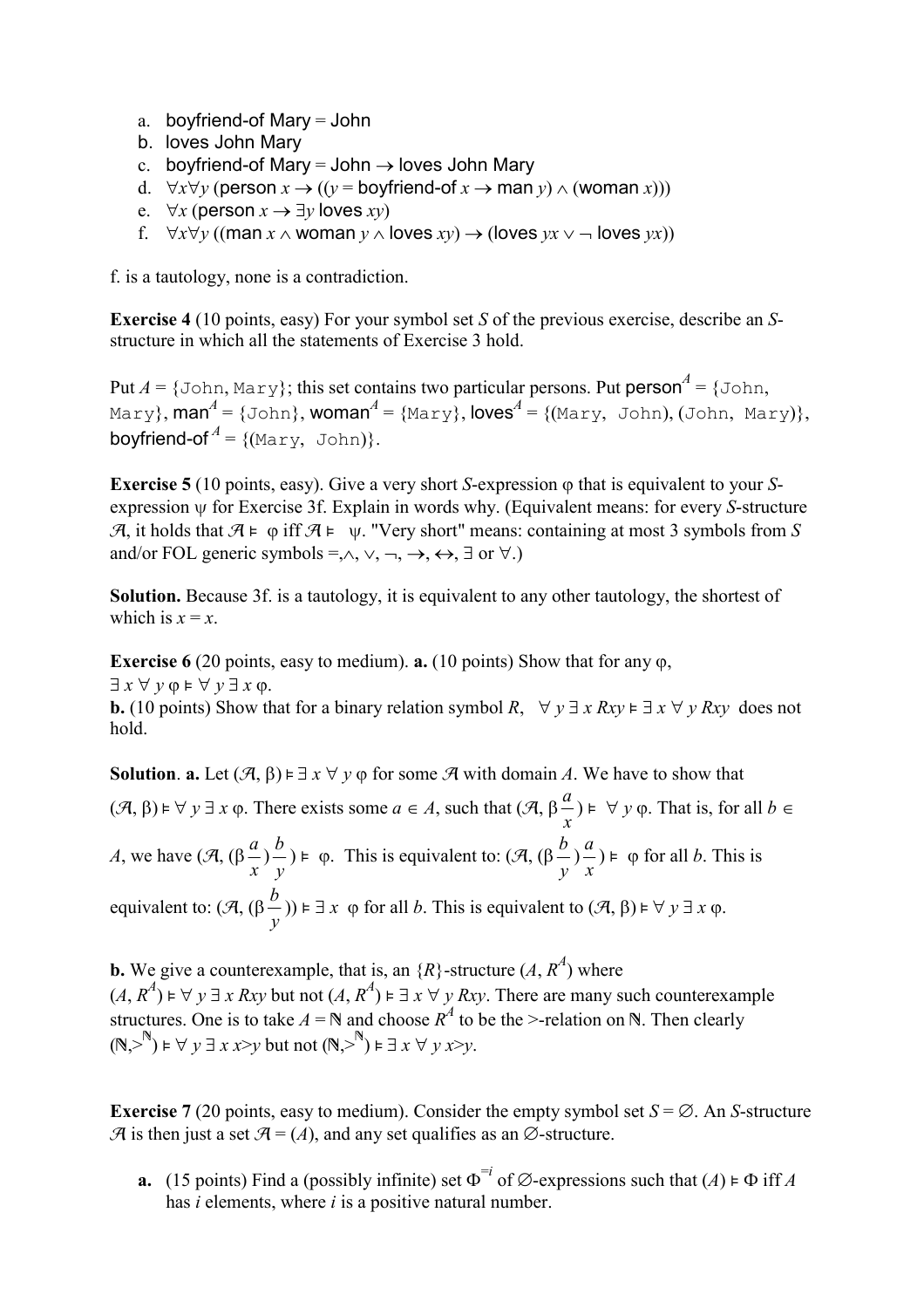**b.** (5 points) Find a (possibly infinite) set  $\Phi^{\infty}$  of  $\emptyset$ -expressions such that  $(A) \models \Phi$  iff *A* is infinite.

**Solution. a.** Let  $\varphi^{-i}$  be the proposition

$$
\exists x_1 \exists x_2 \dots \exists x_i ((\neg x_1 = x_2 \land \neg x_1 = x_3 \land \dots \land \neg x_1 = x_i \land \neg x_2 = x_3 \land \neg x_2 = x_4 \land \dots \land \neg x_2 = x_i \land \neg x_1 = x_i)
$$
\n
$$
\land \neg x_{i-1} = x_i)
$$
\n
$$
\land \neg x_{i-1} = x_i
$$
\n
$$
\land \forall x_{i+1} (x_1 = x_{i+1} \lor x_2 = x_{i+1} \lor \dots \lor x_i = x_{i+1}))
$$

The first long conjunction states that pairwise different  $x_1, x_2, \ldots, x_i$  exist, the second states that any  $x_{i+1}$  must be one of the  $x_1, x_2, ..., x_i$ , so there cannot exist more than *i* elements in *A*. Put  $\Phi$  $= {\varphi}^{-i}.$ 

**b.** Put  $\Phi^{\equiv \infty} = \bigcup_{i=1}^{\infty}$  $\sum_{i=1}^{\infty} \left\{ \neg \varphi^{=i} \right\}$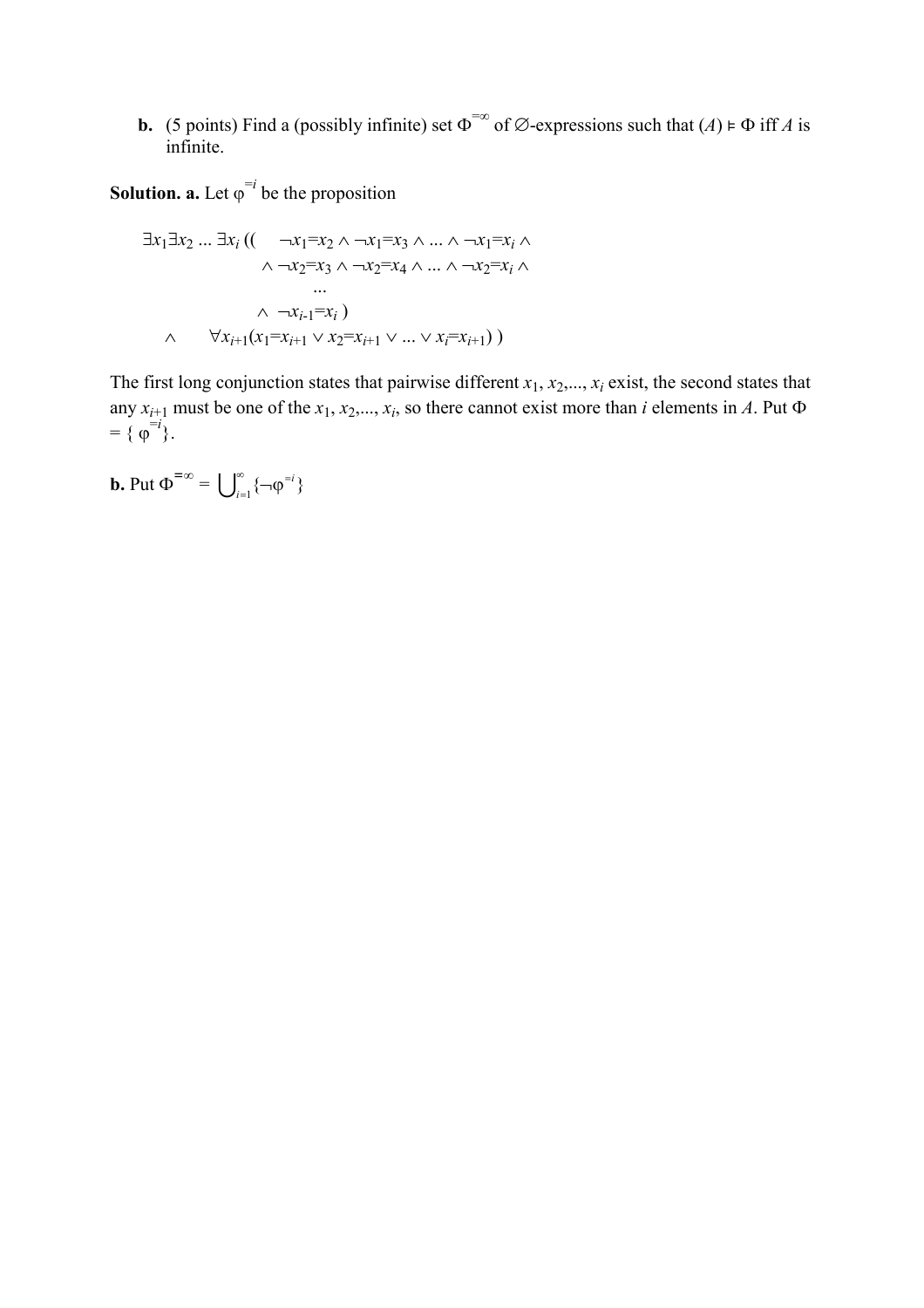#### *Solutions to the A group assignments for the ACS1 midterm, Fall 2003*

Note: only solutions for group A are provided; the assignments for group B are minor variants.

1. Design a NFA that accepts all words from  $\{0,1\}^*$  that have length at least 5 and whose fifth symbol from the right end is a 1 or whose second symbol is a 1 (non-exclusive "or"). Present your NFA by a transition diagram.

Solution. One solution is to provide three branches. The first branch is for all words of the form  $1(0+1)^4$ , the second for words of the form  $(0+1)^+1(0+1)^4$ , the last for all words of the form  $(0+1)1(0+1)^3(0+1)$ \*:



2. Show that the language  $L = \{w1w \in \{0,1\}^* \mid |w| > 1000\}$  is not regular.

Solution: By pumping lemma, for a regular language *L,* there exists some *n* such that for all *w*  $\leq L$ , where  $|w| \geq n$ , we can put  $w = xyz$ , where  $|xy| \leq n$  and  $|y| > 0$ , and all  $xy^kz$ ,  $k \geq 0$ , are also in *L*. Put  $m = \min(1000, n)$ . Consider  $w = 0^m 10^m$ . Then  $w \in L$ . Assume *L* is regular. By pumping lemma, we can find a nonempty substring *y* of 0's in the first zero string of *w*, such that deleting this substring yields another word  $0^{m-[y]}10^m$  in *L*. Contradiction.

- 3. Let *A* be a DFA with states  $q_0, q_1, ..., q_n$ . *A* has a single accepting state  $q_k$ . Let *a* be a symbol from its input alphabet. Assume that the *a*-transitions form a cycle over the states, that is,  $\delta(q_i, a) = q_{i+1}$  for  $i = 0, ..., n-1$ , and  $\delta(q_n, a) = q_0$ . Let  $L(A)$  be the language accepted by *A*.
	- a. Give a formal description of  $L_a = L(A) \cap \{a\}^*$ .
	- b. Prove that the language you described in a. is actually the language accepted  $by A$ .

Solution. a.  $L_a = \{a^m | m = k + in, i \ge 0\}$ . b. (i) We have to show that every  $a^{k + in}$  is accepted by the DFA, for every *i*. This is true for *i*  $= 0$  because obviously  $\hat{\delta}(q_0, a^k) = q_k$ . Induction proof: Assume  $\hat{\delta}(q_0, a^{k+im}) = q_k$ . Then also  $\hat{\delta}(q_0, a^{k+(i+1)n}) = q_k$  because  $\hat{\delta}(q_k, a^n) = q_k$ . (ii) Conversely, let  $w \in L(A) \cap \{a\}^*$ . Then *w* is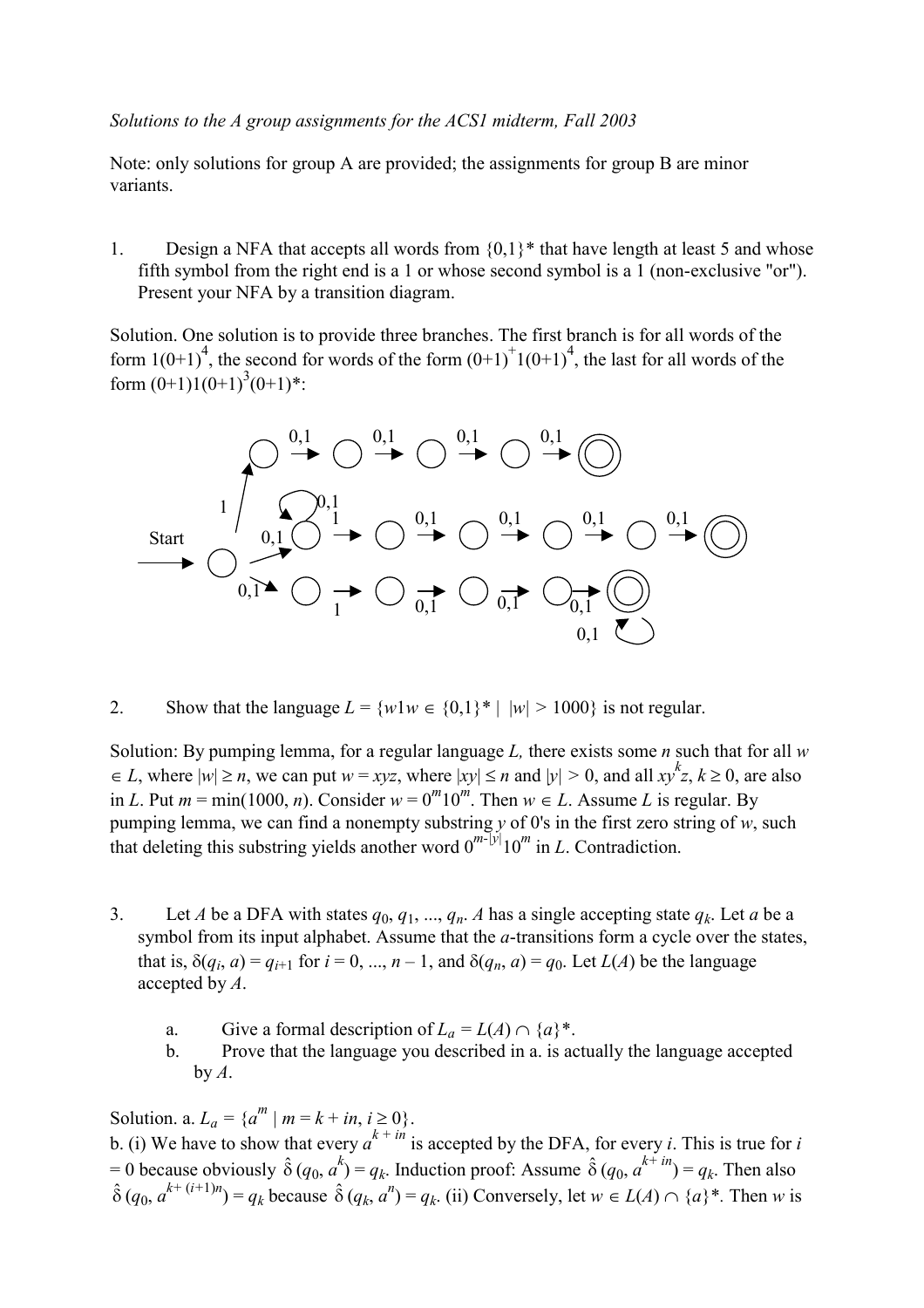a string of all *a*'s and is accepted by *A*. By induction on length of words  $a^m$ , show that  $\hat{\delta}(q_0,$  $a^m$ ) =  $q_{\text{mod}(m,n)}$ . (For a perfect solution, this induction would have to be done explicitly). That is,  $\hat{\delta}(q_0, a^m) = q_k$  iff  $m \equiv k \pmod{n}$ , that is,  $m = k + in$ .

4. Design a PDA for the language *L* of words that contain at most as many 0's as 1's  $(including \varepsilon)$ . Specify your PDA by its transition function, and describe the principles behind your design in intuitive terms. You may choose acceptance by empty stack or accepting states, whatever you find more convenient.

Sketch of a solution: Accept by final state. Use two stack symbols  $+$  and  $-$ . Idea: at any time, there are either only  $+$ 's or  $-$ 's in the stack (plus the start stack symbol  $Z_0$ ).  $+$ 's indicate excess of 1's over 0's in the input read so far,  $-$ 's indicate excess of 0's. Whenever  $Z_0$  or  $+$  is on top of stack, the PDA may go to the accepting state. When a 1 is read and  $a + or Z<sub>0</sub>$  is on top of stack, push a further +. When a 1 is read and  $a - is$  on top, pop the –. When a 0 is read and  $a$ or  $Z_0$  is on top of stack, push a further –. When a 0 is read and a + is on top, pop the +.

- 5. Consider the CFG  $S \rightarrow aS \mid aSbS \mid \varepsilon$ .
	- a. Give two different parse trees for *aaba*.
	- b. Prove that this grammar produces all words *w* over  $\{a, b\}$  such that every prefix of *w* has at least as many *a*'s as *b*'s.

Solution to b. (i) Let *w* be generated by the grammar. Induction over number  $#$  of derivations used to derive *w*. Basis:  $# = 1$  entails  $w = \varepsilon$ , prefix property clear.  $# = 2$ : entails  $w = a$ , prefix property also clear. Induction: Case 1: Let the first step in a derivation of *w* be  $S \rightarrow aS$ , that is,  $w = av$ , and *v* can be derived in fewer steps than *w*. By induction, *v* has prefix property. Then *w* has prefix property because a prefix *ax* of *av* has one more *a* than *x*, which is a prefix of *v*, which already has at least as many *a*'s as *b*'s. Case 2: Let the first step in a derivation of *w* be *S*   $\rightarrow aSbS$ , that is,  $w = avbu$ , and *v* and *u* have prefix property. Then every prefix of *av* has at least one more *a*'s as *b*'s, as in case 1; this implies that every prefix of *avb* has at least as many *a*'s as *b*'s; which finally implies that every prefix of *avbu* has as many *a*'s as *b*'s because *u* has this property.

(ii) Conversely, let *w* be a word with the prefix property. Induction over length *l* of *w*. Basis *l* = 0: then  $w = \varepsilon$ , can be derived in grammar.  $l = 1$ : then  $w = a$ , can also be derived. Induction: Let *w* have length greater 1. It must start with an *a*. Case 1: *w* consists only of *a*'s. Then it can obviously be derived by subgrammar  $S \rightarrow aS \mid \varepsilon$ . Case 2: *w* has at least one *b*. Then  $w = avbu$ , where  $u \in \{a\}^*$ , and *v* has prefix property (because if it hadn't, *avb* would have more *b*'s than *a*'s.) Thus, *v* and *u* can be derived in grammar; which entails that *avbu* can be derived, too, by starting with  $S \rightarrow aSbS$  and inserting the derivations for *v* and *u* for the two *S*'s.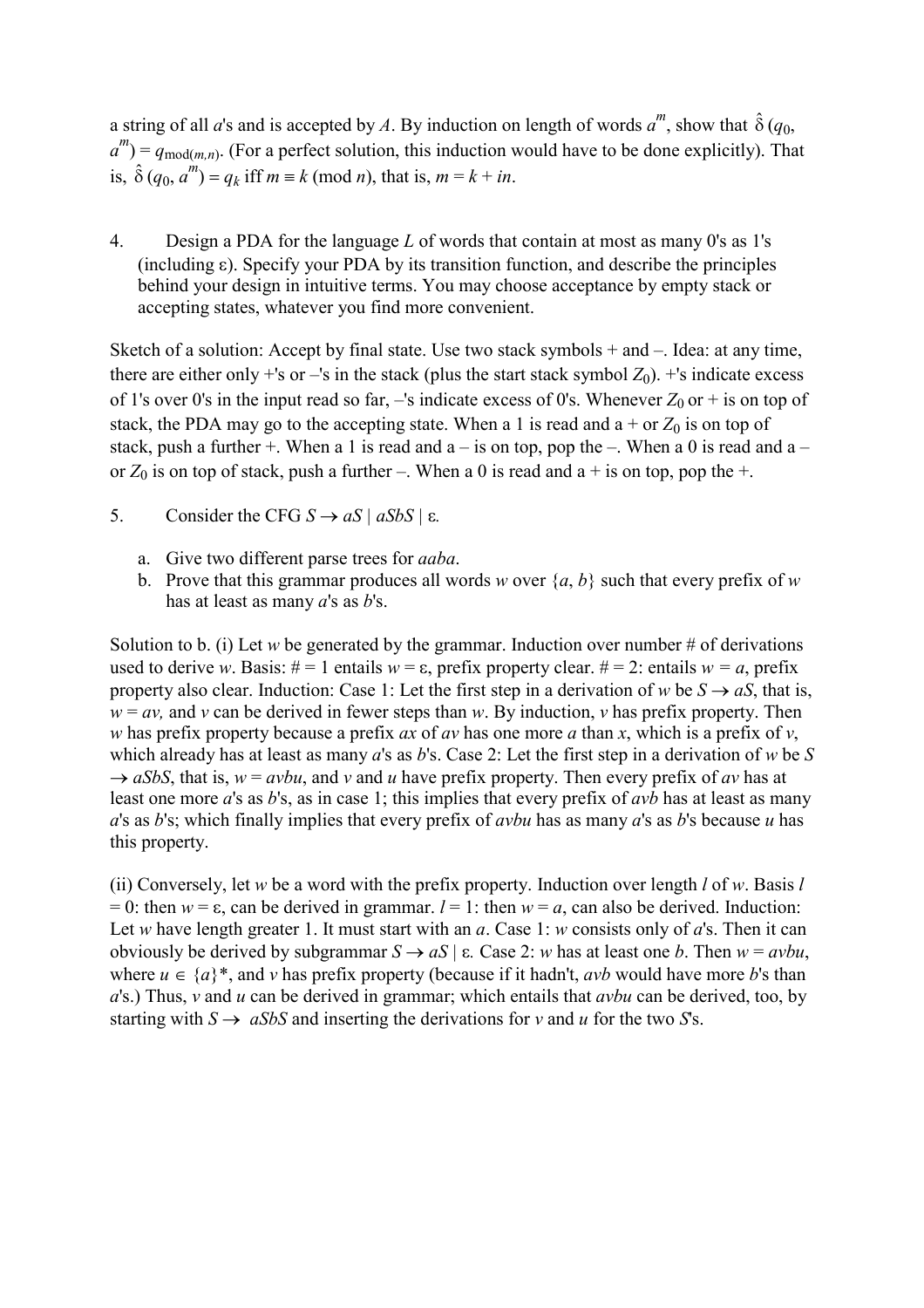*Advanced Computer Science 1* **Group A** Final Exam, December 16, 2003



*Note: a maximum of 100 points is accredited for this exam. I wish you a happy landing!!*

**Problem 1** (15 points in total) **a.** (10 points) Give an  $\epsilon$ -NFA for the language  $L = \{w \in \{0,1\}^*$ | *w* is a concatenation of *i* copies of 001, where  $i \ge 0$ }  $\cup$  { $w \in \{0,1\}^*$  | *w* contains at least two 1's}.

**b.** (5 points) Give a regular expression for this language. You may use bracket-saving conventions.

#### **Solution: a.**



**b.** 001\* +  $(0+1)$ \* 1 $(0+1)$ \* 1 $(0+1)$ \*

**Problem 2** (15 points) **a.** (01 points) Convert the  $\varepsilon$ -NFA shown below into a DFA, using the subset construction. Specify the state set of the DFA obtained, the starting state, the accepting states, and give a transition table. **b.** (5 points) Give the equivalent minimal DFA.



**Solution.** Step 1: convert to DFA  $A = (Q', \{0,1\}, \delta', q_0', F')$ . We perform a direct subset construction and get

 $Q' = \text{Pot}(\{q_0, q_1, q_2\})$  $q_0' = \text{ECLOSE}(q_0) = \{q_0\}$ *F' =* {{*q*0}, {*q*1}, {*q*0, *q*1}, {*q*0, *q*2}, {*q*1, *q*2}, {*q*0, *q*1, *q*2}} the transition table for  $\delta'$  is quite simple, because we find that from the starting point we reach state {*q*0, *q*1, *q*2} with 0 and 1: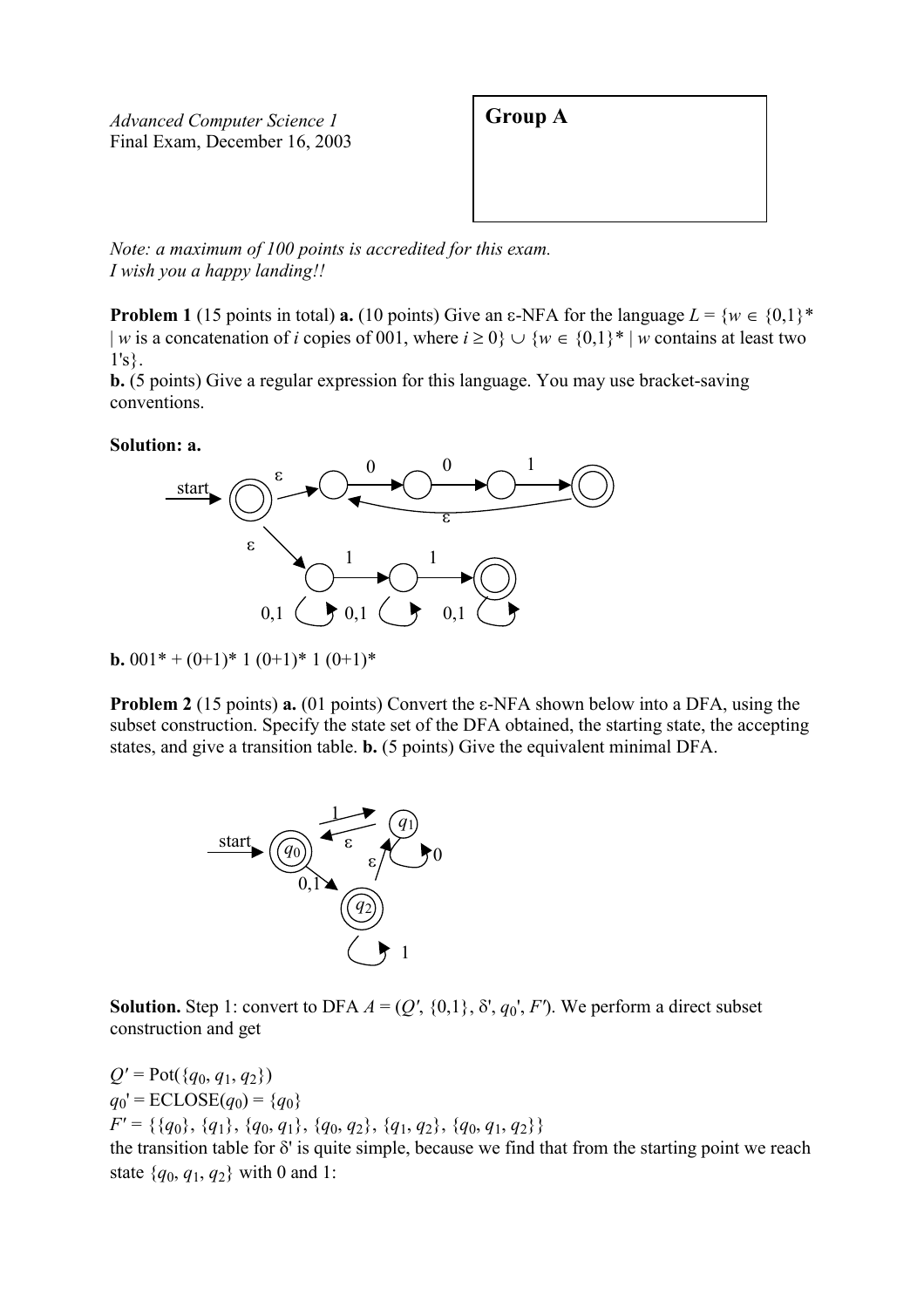| ${q_0}$             | ${q_0, q_1, q_2}$   | $\{q_0, q_1, q_2\}$ |
|---------------------|---------------------|---------------------|
| $\{q_0, q_1, q_2\}$ | $\{q_0, q_1, q_2\}$ | $\{q_0, q_1, q_2\}$ |

Step 2 would be to convert this into the minimal DFA. But we see that because all states in *A* are accepting states, the language *L* is actually  $\{0,1\}^*$ , and thus we can directly say that the minimal DFA is the single-state DFA with state *q* (which is both the starting and the accepting state) and transitions  $\delta(q,0) = \delta(q,1) = q$ .

**Problem 3** (10 points). Prove that a regular language L over  $\Sigma$  can be specified by a regular expression that does not contain \* if and only if *L* is finite.

**Solution:** " $\Rightarrow$ ": Induction on the structure of regular expressions *E* without \*. Basis:  $E = \epsilon$  or  $E = \emptyset$  or  $E = a$ , where  $a \in \Sigma$ : then  $L(E) = \{\varepsilon\}$  or  $L(E) = \emptyset$  or  $L(E) = \{a\}$ , all of which are finite. Induction: let  $E$ ,  $F$  be regex's without  $*$  and their corresponding languages  $L(E)$  and *L*(*F*) be finite. Then  $L((E + F)) = L(E) \cup L(F)$  and  $L((E F)) = L(E) L(F)$ , both of which are finite.

"  $\Leftarrow$ ": Let *L* be a finite language with words  $w^i = a^i_1...a^i_N$ , where  $i = 1, ..., N$ . Put  $F^i =$  $a^i_1... a^i_N$  and  $E = F^1... F^N$ . Then *E* is a regular expression for *L* without \*.

**Problem 4** (20 points) Show that  $L = \{a^m b^m c^k | k = 2m+1\}$  is not context-free.

**Solution:** Assume *L* is context-free. Let *n* be the PL constant. Consider  $w = a^n b^n c^{2n+1} \in L$ . By PL,  $w = xuyvz$ , such that  $|uyv| \le n$ ,  $|uv| \ge 1$ , for all  $i \ge 0$ ,  $xu^i yv^i z \in L$ . Case distinction:

- 1. *uyv* falls within  $a^n b^n$ . Then putting  $i = 0$  changes  $a^n b^n$  into something different from  $a^n b^n$ , say *r*, and the resulting  $x u^i y v^i z = r c^{2n+1} \notin L$ .
- 2. uyv touches both  $b^n$  and  $c^{2n+1}$  (therefore *u* touches  $b^n$  and *v* touches  $c^{2n+1}$ ), and  $u \notin \varepsilon$ . Then with  $i = 0$ ,  $xu^0 yv^0 z = a^n b^{n'} c^{k'}$ , with  $n < n'$ , and  $a^n b^{n'} c^{k'} \notin L$ .
- 3. *uyv* touches both  $b^n$  and  $c^{2n+1}$ , and  $u = \varepsilon$ . Then  $v \notin \varepsilon$ , and with  $i = 0$ ,  $xu^0 yv^0 z =$  $a^n b^n c^{k'}$ , with  $k' \neq n$ , therefore  $a^n b^{n'} c^{k'} \notin L$ .
- 4. uyv falls within  $c^{2n+1}$ . Then  $xu^0 yv^0 z = a^n b^n c^k$ , with  $k \ne 2n+1$ , therefore  $a^n b^n c^k \notin L$ .

Thus, however we may shift *uyv* within *w*, by pumping with  $i = 0$  we get a word not in *L*, therefore our assumption that *L* is context-free must be wrong.

**Problem 5** (15 points). For the alphabet of terminals  $T = \{x, 1, 0, f, c, d\}$  give a context-free grammar  $G = (V, T, P, S_0)$  in which you can derive exactly those words of terminals that correspond to FOL terms over the FOL symbol set  $S = \{c, d, f\}$ , where *c* and *d* are constant symbols and *f* is a binary function symbol. Assume that the indices *i* of the FOL variable set are written in binary, that is, the FOL variables are the strings  $x_0$ ,  $x_1$ ,  $x_{10}$ ,  $x_{11}$ , ... .

**Solution:** Put  $V = \{t, \text{var}, \text{index}\}, S_0 = t$ , and let *P* be made from the following productions:

 $t \rightarrow \text{var} |c| d | \text{f} t t$  $var \rightarrow x_0 | x_1$  index index  $\rightarrow$  0 index | 1 index |  $\varepsilon$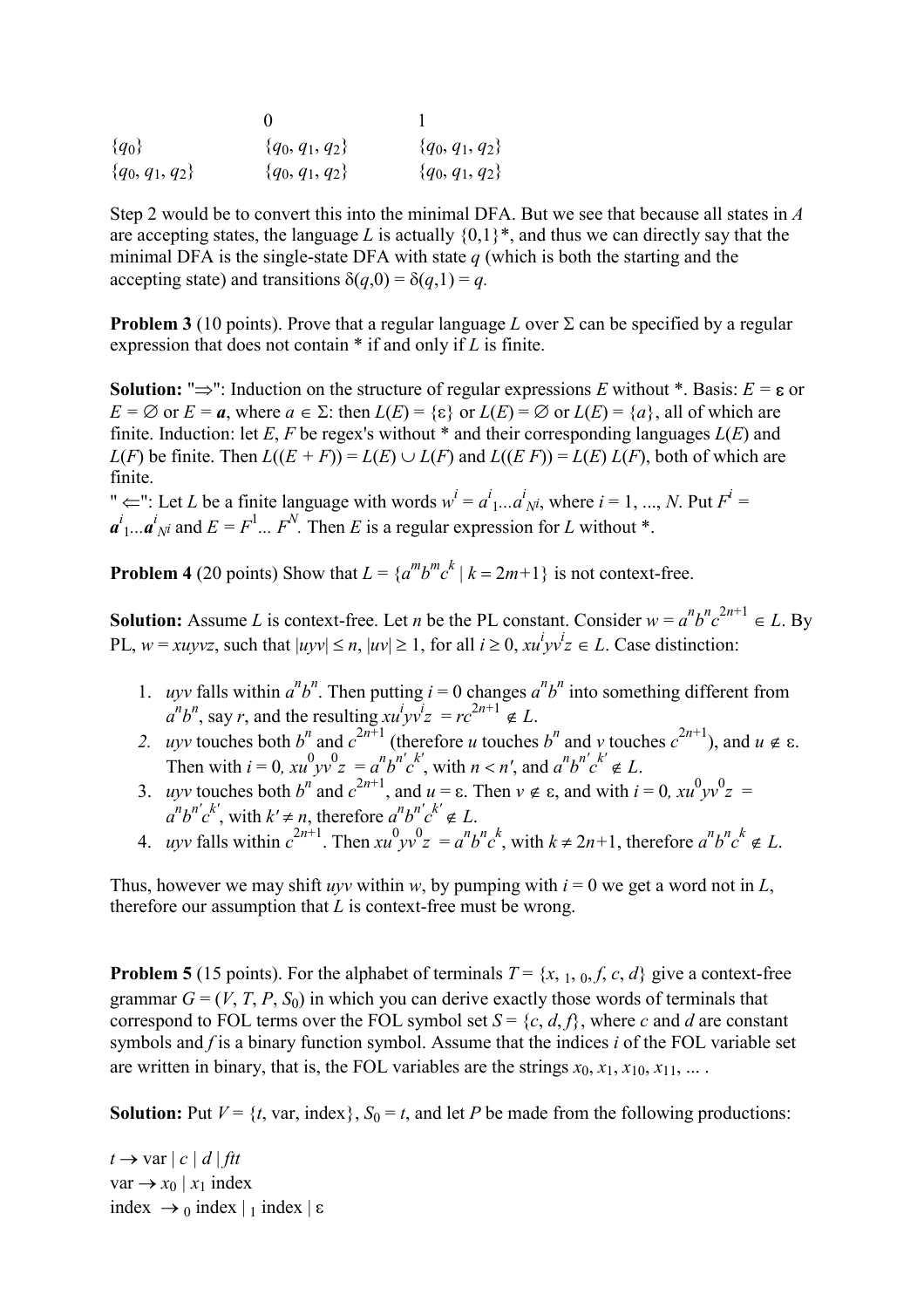**Problem 6** (20 points). Design a type-0 grammar (that is, an unrestricted grammar where in productions you may replace arbitrary substrings by arbitrary substrings, see Definition 9.1 in script) for  $L = \{a^m b^m c^m | m > 0\}$ . Explain the idea behind your grammar in words and list your productions.

**Solution.** There are many ways to do this. One possibility is to generate in a first stage a string 11...1*abc* of *m* 1's followed by *abc*, with *m-*1 1's (which are variables) and then in a second stage use up the 1's from right to left, where for each 1 used the final string of  $a^i b^i c^i$  is turned into  $a^{i+1}b^{i+\int}c^{i+1}$ . At the beginning of stage 2, *i* = 1. The information that some 1 is currently processed is transported across the *a*, *b*, and *c'*s with special marker variables. Concretely, this might look as follows:

Start symbol: *S*  Variables: {*S*, *T*, 1}

Stage 1: generate 11...1*abc*, with zero or more 1's. Productions for this stage:

 $S \rightarrow$  *Tabc*  $T \rightarrow 1T \mid \varepsilon$ 

Stage 2: any rules of stage 2 are only applicable after *T* has been replaced by  $\varepsilon$ , that is, after termination of stage 1. Then, the leading 1's are "sweeped" right across the  $a^i b^i c^i$ , such that each sweeped 1 leaves behind an extra *a*, an extra *b*, and an extra *c*. The productions are desgned such that the 1's, while being sweeped, cannot interfere with each other. That is, if some 1 is sweeped while an earlier 1 is still "in the line", and the two meet in a 11 subsequence, there is no production to continue this.

| $1aa \rightarrow a1a$  | $\frac{1}{1}$ start moving the rightmost 1 right, in case there are already at least 2<br>$a$ 's |
|------------------------|--------------------------------------------------------------------------------------------------|
| $1ab \rightarrow a1b$  | // start moving the rightmost 1 right, in case there was only one $\alpha$ so far                |
| $a1a \rightarrow aa1$  | // continue moving right if $a$ 's are still there                                               |
| $a1b \rightarrow aab1$ | // add one <i>a</i> and start moving the 1 across the $b$ 's                                     |
| $b1b \rightarrow bb1$  | // continue moving right if $b$ 's are still there                                               |
| $b1c \rightarrow bbcc$ | // if the c's are met, add one b and one c                                                       |

**Problem 7** (15 points) Recall from elementary algebra that a group is a set *A* with a special neutral element *e* and a binary operation ° such that the following axioms hold:

- 1. is associative, that is, for all elements *x*, *y*, *z* of *A* it holds that  $(x \circ y) \circ z = x \circ (y \circ z)$ ,
- 2. the neutral element satisfies  $x \circ e = x$  for all elements *x* of *A*.
- 3. every element has a right inverse, that is, for all *x* there exists an *y* such that  $x \circ y = e$ .

Using the FOL symbol set  $S = \{e, \circ\}$ , formulate these three axioms as FOL propositions in the correct FOL syntax (that is, use only variables of the form *xi*, use prefix notation for the function symbol °, don't use bracket saving conventions).

#### **Solution**.